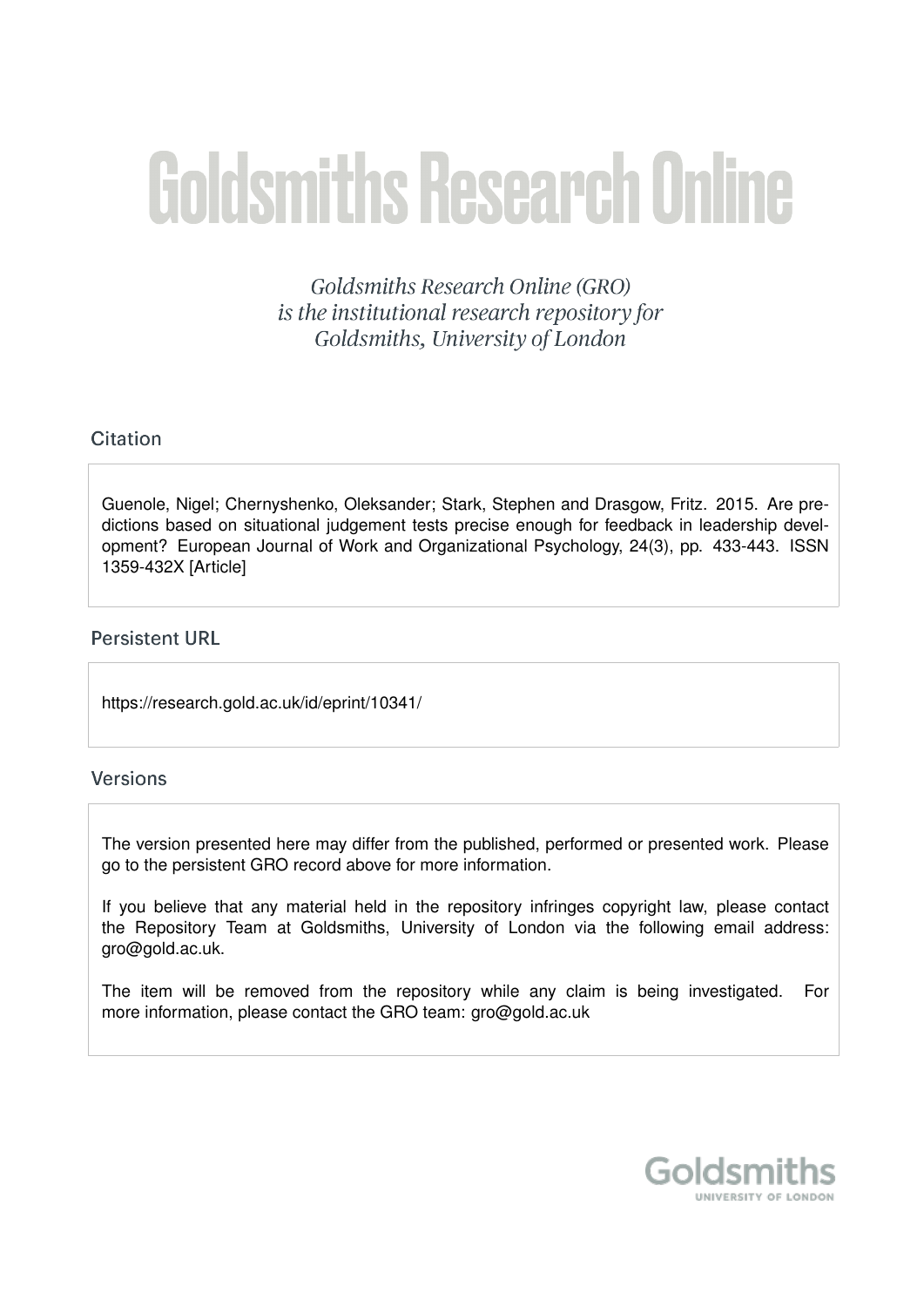# **Are Predictions based on Situational Judgment Tests Precise Enough for Feedback in Leadership Development?**

Nigel Guenole 1,2

Oleksander Chernyshenko <sup>3</sup> Stephen Stark<sup>4</sup>

Fritz Drasgow <sup>5</sup>

IBM Smarter Workforce Institute<sup>1</sup>, Goldsmiths, University of London<sup>2</sup>, Nanyang Technical, University<sup>3</sup>, University of South Florida<sup>4</sup>, University of Illinois at Urbana Champaign<sup>5</sup> Please send correspondence to Nigel Guenole at nigel.guenole@uk.ibm.com, or IBM, 47 Mark Lane, Tower Hill, London EC3R 7QQ, United Kingdom.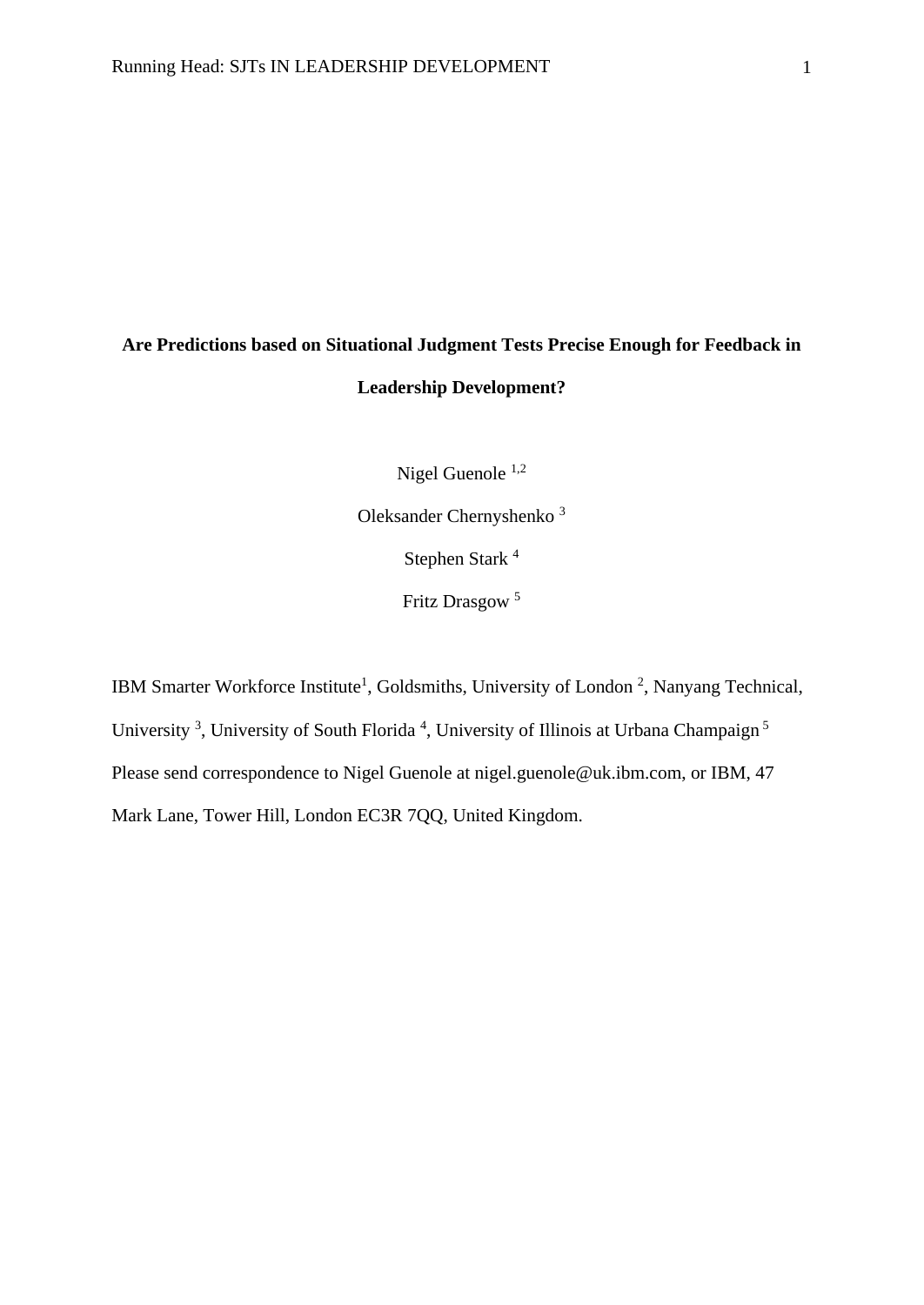## **Abstract**

Situational judgment tests (SJTs) have much to recommend their use for personnel selection, but because of their low reliability the role of SJTs in behavioural training is largely unexplored. However, research showing that SJTs cannot measure homogenous constructs very well is based exclusively on internal analyses, for example, alpha reliability and factor analysis. In this study, we investigated whether patterns of correlations with external criteria could be used to show that SJT dimension scores are homogenous enough for feedback purposes in leadership development. A multidimensional SJT was designed for 268 high potential leaders on a development programme and used in conjunction with a multisource feedback instrument that measured the same competency framework. The SJT was criterion keyed using against the multisource feedback instrument using an *N*-Fold cross validation strategy. Convergent and divergent correlations between the SJT scores and corresponding multisource dimension scores suggested that SJT scores can be constructed in a way that permits dimension level feedback that would be useful in leadership development.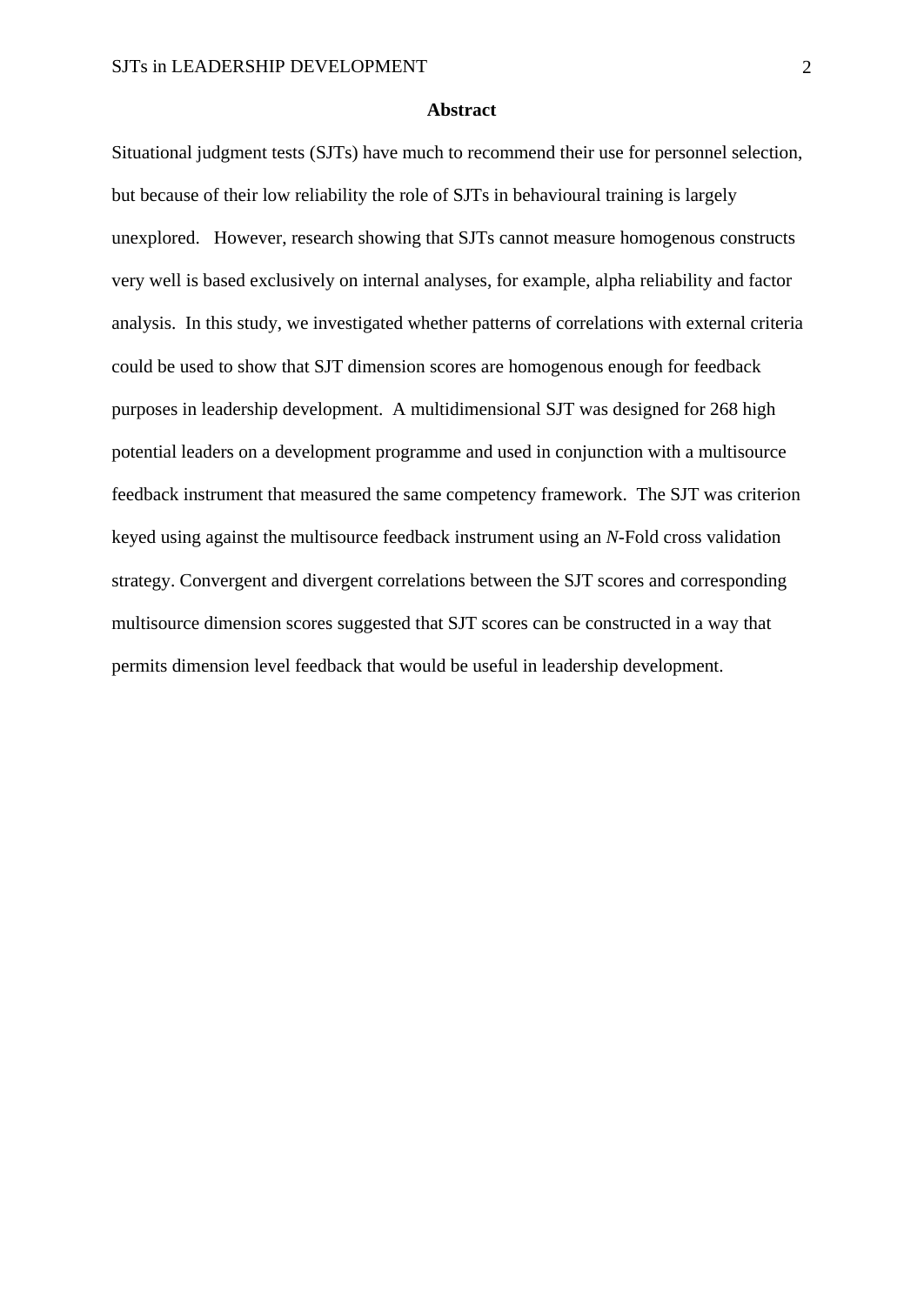## **Are Situational Judgment Tests Precise Enough for Leadership Development?**

Situational judgment tests (SJT) are a type of measurement method that can be used to assess a variety of managerial dimensions including social skill, conflict resolution style, or leadership capability (McDaniel, Morgeson, Finnegan, Campion, & Braverman, 2001; McDaniel & Nguyen, 2001, Weekley & Ployhart, 2006). In the personnel selection and development literature, SJTs are classified as low-fidelity work samples (Motowidlo, Dunnette, & Carter, 1990). Typical SJTs consist of several scenarios representing challenging work-related situations. The content of a specific scenario can be presented to respondents in a written, audio, or video format, although the written format is by far the most common. Once an item stem is presented, respondents are asked to choose the most effective and/or least effective response among a set of seemingly equally desirable alternatives. Each alternative typically describes an action that could be taken in response to the scenario situation and has an associated "effectiveness" value.

Numerous authors have outlined the case for SJTs in selection context (e.g. (Clevenger et al, 2001, Cullen, Sackett, & Lievens, 2006). Although they can be costly to develop, SJTs are often still more affordable to develop and run than assessment centres or work shadowing programmes. They can also be relatively easily deployed via the Internet or a local area network within organizations, and require considerably less testing time than these other methods. SJTs can also be objectively scored in a manner more like maximum performance measures (e.g., assessment centre simulations or cognitive aptitude tests) than typical performance measures. This means they SJT questions are less susceptible to response distortion issues commonly associated with Likert-type self-report measures. In addition, they also lead to favourable candidate reactions (Anderson, Salgado, Hulsheger, 2013).

The validity of the SJT measurement method also explains their use in applied settings. McDaniel et al. (2001) showed with meta-analysis that the average corrected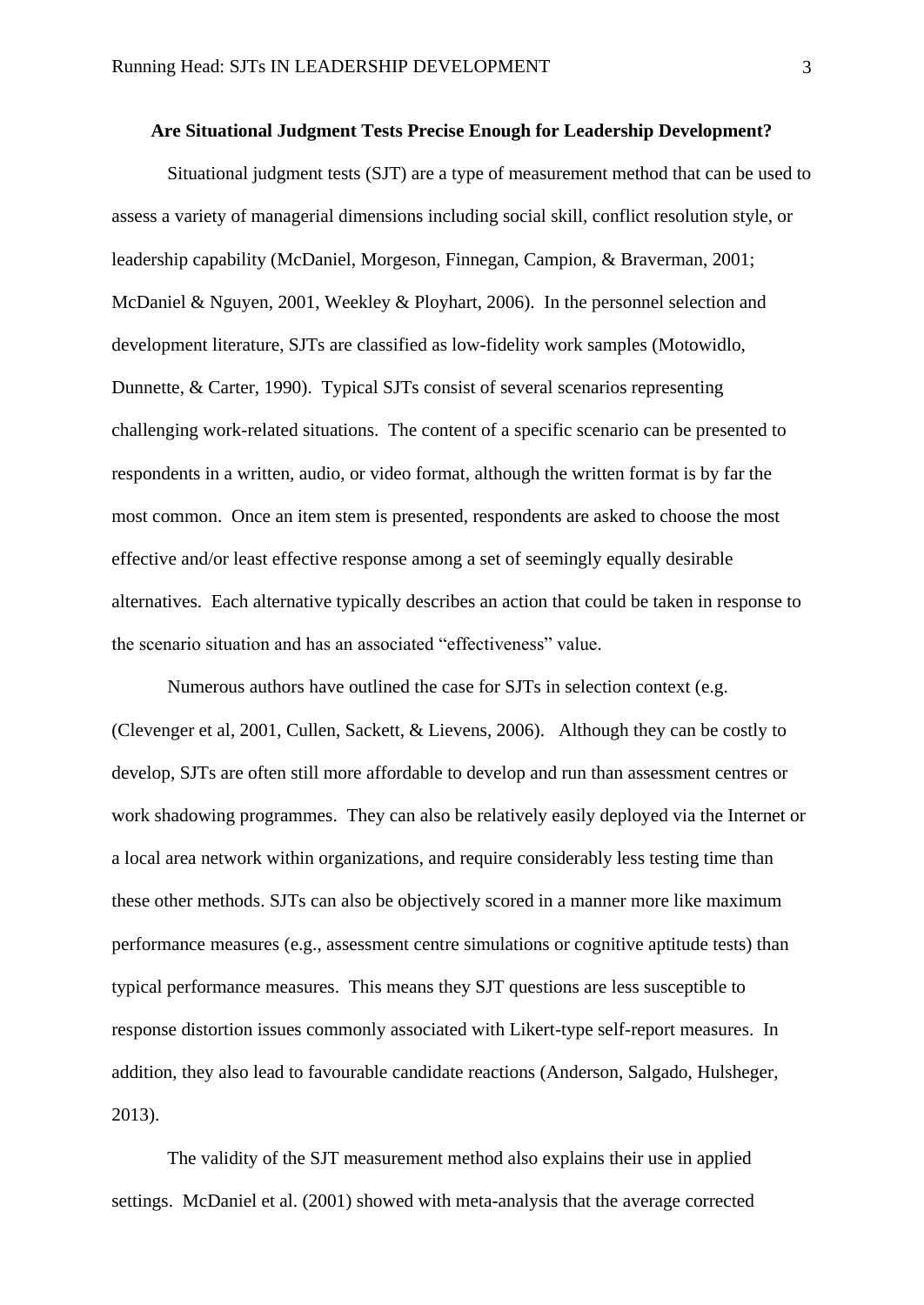## SITs in LEADERSHIP DEVELOPMENT 4

criterion validity of well-developed SJTs was .34 for predicting job performance. Mechanisms that have been proposed to explain the relationship by Motowidlo, Dunnette, & Carter (1990) and Ployhart & Ehrhart (2003) include a) that SJT scenarios reflect samples of behaviour, and scores correlate with future performance because past behaviour is a good predictor of future behaviour (behavioural consistency); b) that responses to SJT scenarios reflect respondent signalling about their intentions to behave in particular ways in future situations that are like the scenarios, and c) that responses reflect job knowledge required for effective performance, and individuals apply the knowledge they show on the SJT in subsequent situations in the workplace. Researchers have also noted an attractive feature of SJTs is their incremental validity over other assessment methods and low adverse impact against women and ethnic minorities (Chan & Schmitt, 2002; Clevenger et al, 2001; Motowidlo et al., 1990; Olson-Buchanan, Drasgow, Moberg, Mead, Keenan, & Donovan,

1998; Weekley & Jones, 1997, 1999).

#### **SJTs in leadership development**

While SJTs have traditionally been used in personnel selection contexts, there is reason to believe they could have useful applications in training programmes. Because our sample is comprised of leaders, we focus specifically on leadership development programmes. A crucial advantage of SJTs for leadership development is that, due to the ability to make items highly contextualized, they can be considered *samples* of work performance rather than *signs* of future work performance (Sackett & Lievens, 2008). The degree of contextualization of SJTs and other assessment methods is referred to as the fidelity of the assessment method (e.g. Lievens & Patterson, 2011). This increased opportunity for item contextualization with SJTs allows test designers to prepare items that are more reflective of the complex situations in which leaders are required to exert influence than traditional Likert style items allow. Before situational judgment tests can be used in the same fashion for development as assessment centres or multisource feedback, it is important to demonstrate that SJTs can be used to deliver precise feedback on specific dimensions where each dimension correlates with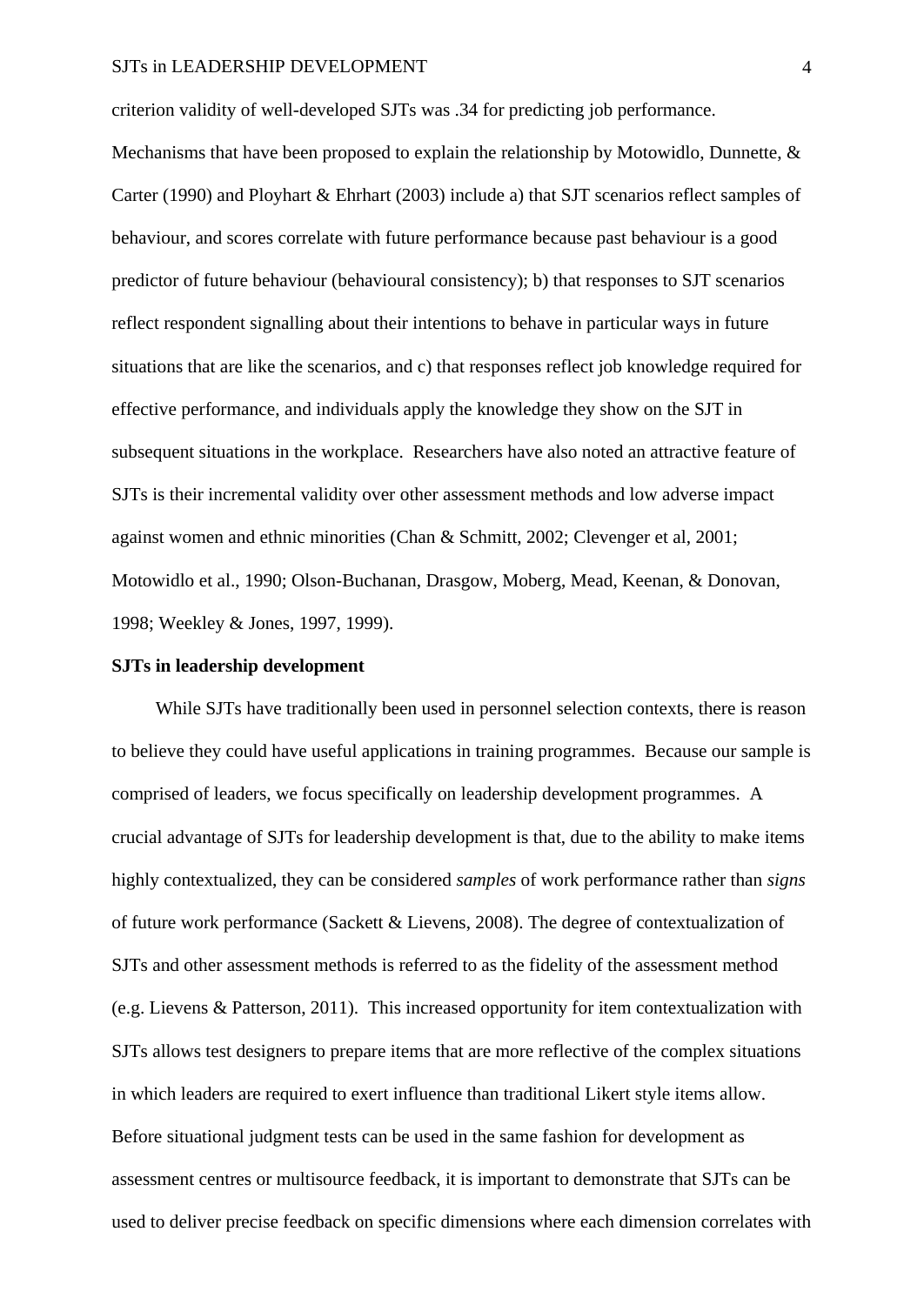meaningfully different work-related outcomes. We note that research showing such an effect would have implications for personnel selection and development. However, such a finding is not as critical in personnel selection contexts where individual dimension scores are not as emphasized as overall scores. On the other hand, in development settings, narrow dimension scores are as, if not more, important than overall scores. It is these narrow scores that tell candidates where to focus their development efforts. Moreover, our primary focus is on feedback in leadership development contexts because our sample was comprised of participants on a leadership development programme.

Evidence from analyses of SJTs scores to date suggests that SJTs do not seem to be assessing homogeneous characteristics. On the contrary, they are known to be highly heterogeneous (Chan & Schmitt, 2006, Lievens, Peeters, & Shollaert, 2008; Weekley & Ployhart, 2006, Whetzel & McDaniel, 2009). To this point, however, attempts to measure constructs with SJTs have been based primarily around internal analyses such as factor analysis or internal consistency analyses. No research has examined whether SJT scores show meaningful patterns of correlations with external variables suggesting that SJT subscales are assessing distinct constructs. The central goal of this study is to examine whether SJT dimension scores are homogenous enough to predict distinct outcomes, as is required for feedback in leadership development, despite the fact that the results of internal analyses alone indicate that SJT dimension scores are highly heterogeneous. If this were the case, feedback on SJT dimension scores could be interpreted in terms of the candidate's strengths and weaknesses.

One research design that would address this issue is to examine the correlations between a multidimensional SJT of a given leadership model and multisource ratings of the same dimension model (i.e. isomorphic content alignment between predictors and criteria). This design would allow us to see whether the layperson assumption about validity holds. In psychometric parlance this can be considered an evaluation of convergent and divergent validity via a multi-trait-multi-method correlation matrix (Campbell & Fiske, 1959). If the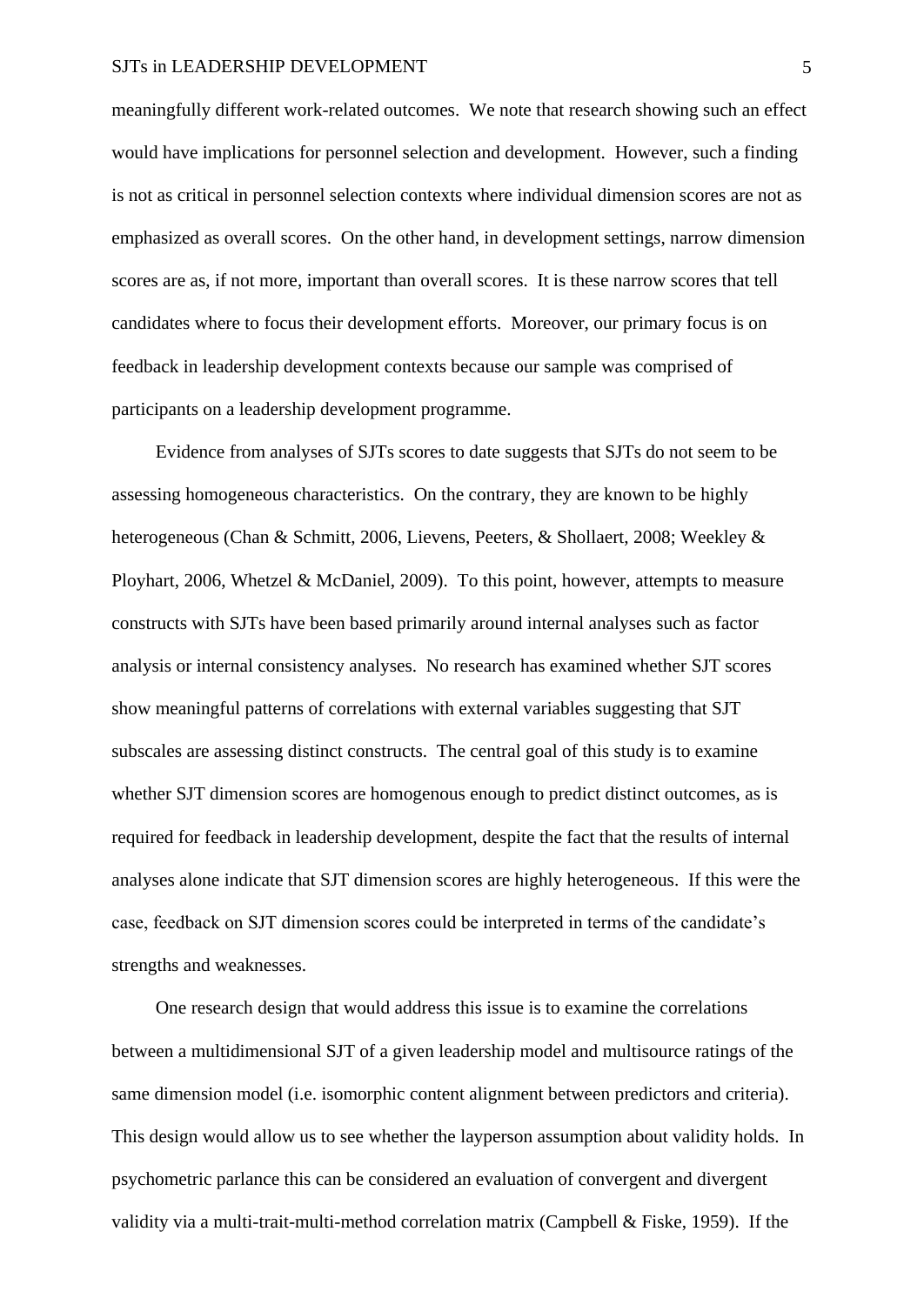### SITs in LEADERSHIP DEVELOPMENT 6

scores for the same dimensions across measurement methods could be shown to be related, the applied relevance of SJT scores for on-the-job behaviors would be more explicitly clear than has been shown to date. It is very important to note that an SJT and a multisource feedback instrument assessing the same competency model represent maximum and typical measurements of the same constructs. Whereas in a typical MTMM design it traits are measured by different methods, in the current design traits are being measured with one method (SJT) and performance related manifestations of these traits are being measured with another method (multisource feedback). Therefore, it would be unreasonable to compare the magnitude of the 'convergent' correlations between the same construct across methods against any other standard than the typical magnitude of SJT – job performance correlations. While corrected correlations with job performance have been reported at high as .35 (McDaniel et al., 2001), uncorrected correlations are often much lower. Lievens et al. (2006) for example made a case for the utility of SJT to performance correlations at low as .11.

#### **Hypothesis development**

In hypothesizing about why this expected pattern of relationships might hold between SJT dimension scores and corresponding multisource dimension ratings we considered three theoretical/conceptual perspectives. The first was Motowidlo and colleagues' theory that SJTs represent past samples of behavior that predict subsequent behavior (Motowidlo, Dunnette, & Carter, 1990). By explicitly improving the point-to-point correspondence between SJT dimensions and performance outcomes by isomorphic alignment between the content models underpinning the predictors and criteria, the correlations between corresponding constructs assessed via different measurement methods would be expected to be stronger. While earlier work (e.g. Lievens, Buyse, & Sackett, 2005) has shown the importance of appropriate theoretical alignment between SJT predictors and criteria, until now the issue of content isomorphism between specific SJTs measures and performance criteria has not been considered. Put another way, knowledge of when and how to use aspects of a behavioral repertoire delineated in a dimension framework ought to determine the extent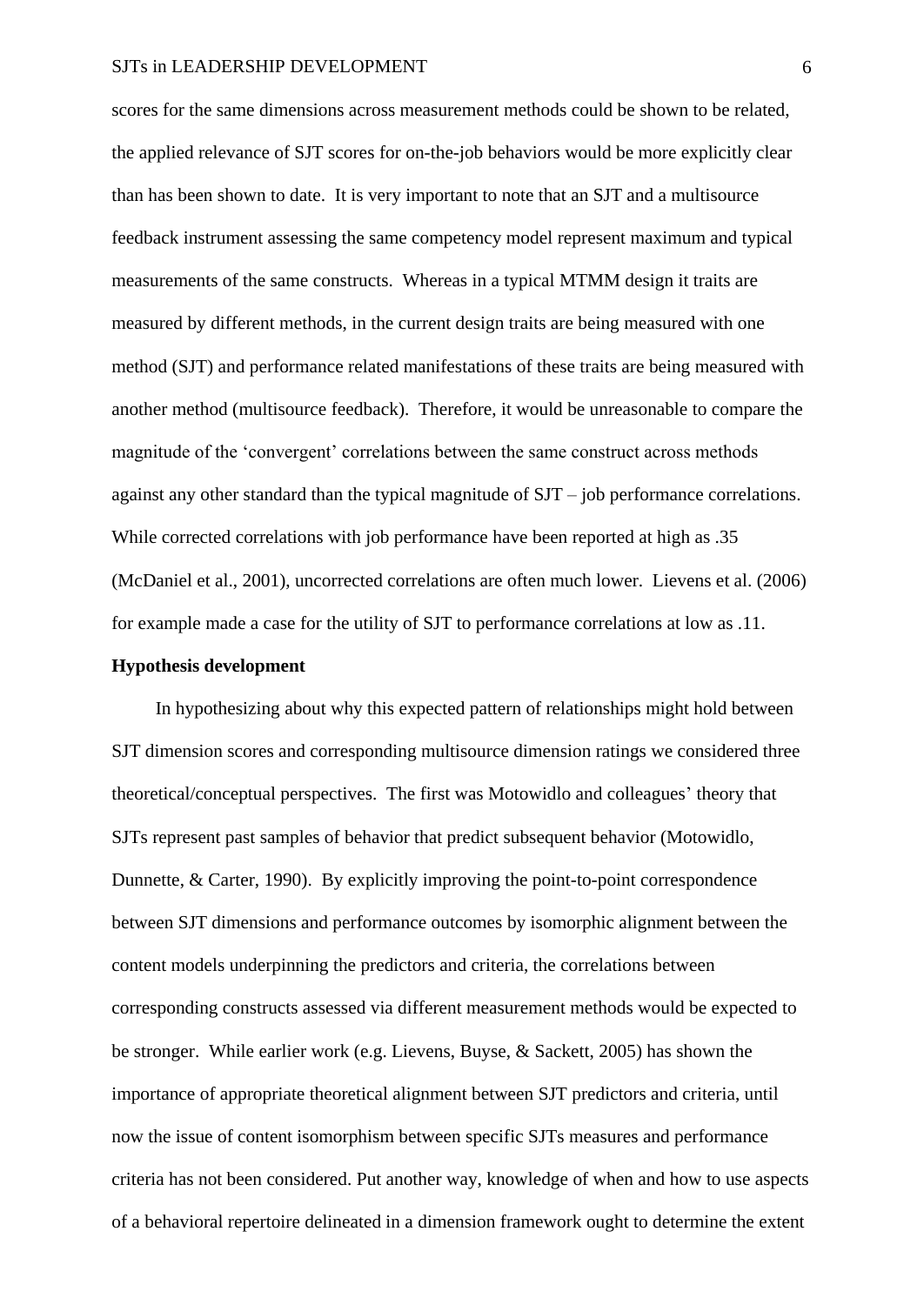to which those precise aspects of behavior are appropriately used in practice.

The other theoretical perspectives we considered were the widely accepted distinction in the SJT literature between measurement methods and constructs, and the distinction between maximum and typical performance. Our expectations based on the constructmethod distinction were that the correlations between the *same* constructs across methods should, on average, be higher than the correlations between different constructs across methods. We anticipated maximum performance capability on a dimension should have greater implications for typical performance on that *same* dimension than it does for typical performance on any other dimension. Based on these considerations we made two hypotheses.

**Hypothesis one.** Correlations between dimension scores on the SJT and the corresponding multisource performance rating for that dimension from the multisource feedback instrument will be positive and significant.

**Hypothesis two.** The average correlation between SJT dimension scores and corresponding 'on-target' multisource dimension scores will be greater than the average correlations between all other SJT dimension scores and multisource dimension scores.

Insert table 1 about here

## **Method**

## **Behavioural framework**

The model of leadership capability that we chose to assess was the High Performance Behaviours (HPB) model (Guenole et al., 2011, 2012, 2013). The HPB dimensions emerged from a qualitative review of the research literature related to effective managerial behaviour, and included key research programs such as the Ohio State studies (Stogdill, 1950), the Michigan studies (Likert, 1961), and studies carried out at Harvard (Bales, 1950). The design goal for the HPBs was to stipulate a fairly comprehensive set of leadership dimensions, each with clearly defined boundaries, and that covered the spectrum of behaviours embodied by effective leaders. In total, twelve dimensions are included in the HPB model, similar to what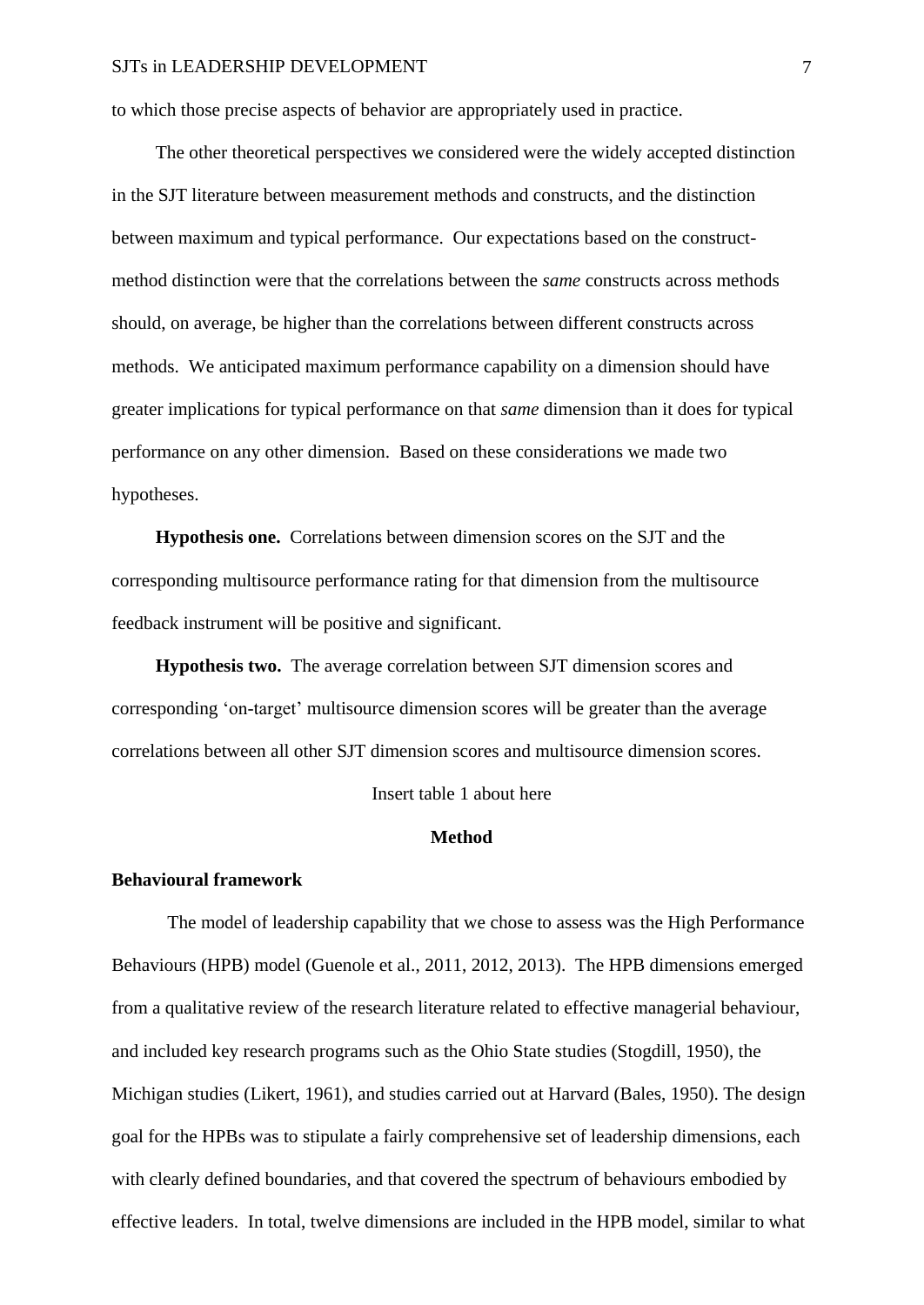## SJTs in LEADERSHIP DEVELOPMENT 8

Fleishman et al (1991) found in their comprehensive analysis of taxonomies of leadership behaviours. The dimensions of the HPB model are defined in job-related language and grounded in job analysis. The competencies are Information Search (IS), Concept Formation (CF), Conceptual Flexibility (CX), Empathy (EM), Teamwork (TW), Developing People (DP), Influence (IN), Building Confidence (BC), Presentation (PR), Proactivity (PO), Continuous Improvement (CI), and Customer Focus (CU). Definitions of each of the twelve behavioural dimensions are presented in table 1.

## **Participants**

The sample for this analysis is comprised of 268 managers in a multinational pharmaceuticals business. The sample was 60% male. These managers were participating in a leadership program designed for high potential staff. These managers were middle managers or first line managers thought capable of moving into more senior management roles. This is consistent with the intended application of the instrument, which is designed for large-scale selection or development into low to mid-level management roles where assessment centers are too costly to implement. In step one of the leadership development program, managers completed the new SJT measuring the HPBs. Participants then received feedback on their performance against the model, identifying those dimensions on which they demonstrated strong knowledge and the dimensions that showed room for development. To provide a richer perspective on their developmental needs, in a second step of the program, all participants took part in a multisource feedback program. Each was asked to nominate feedback providers who, along with the program participants themselves, would rate the participant on their performance on the dimensions underpinning the SJT. Having the SJT and the multisource feedback instrument data on the same participants served two functions 1) participants were provided an indication of how others see them in relation to the dimensions measured, relative to how they see themselves and 2) subsequent completion of the multisource feedback instrument that measured the same dimensions permitted development of an empirically based scoring key for the current study.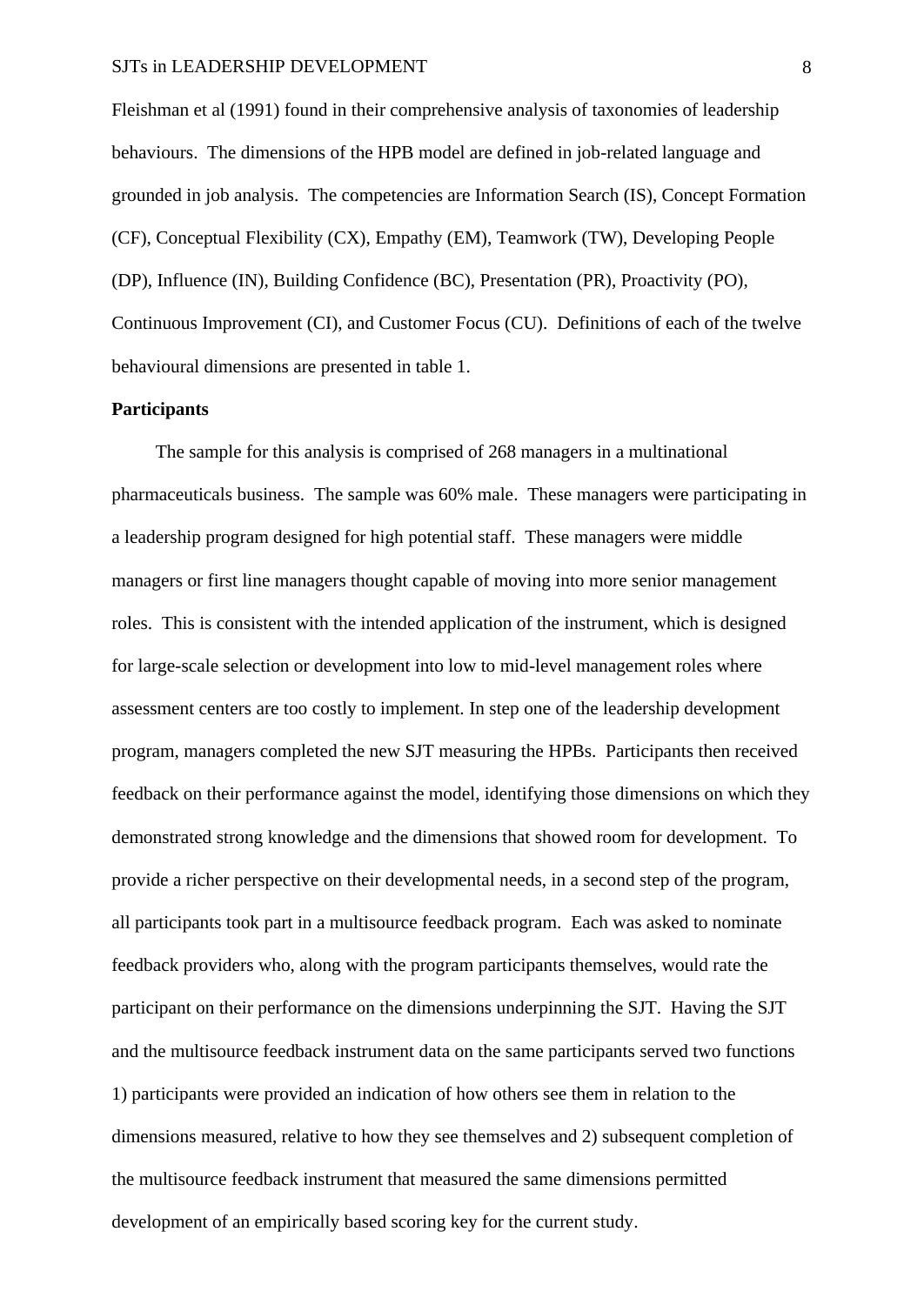## **Measures**

## **Leadership SJT Development**

*Generating initial item stems.* Fifty-nine job incumbents with extensive leadership experience were asked to identify leadership critical incidents for the 12 dimensions of the HPB model in a combination of interviews (47) and workshops (12). Participants came from the following industries: Banking (3), Energy (3), Finance (1), Government (4), International Development (1), Law (6), Manufacturing (1), Media (4), Pharmaceuticals (19), Technology (1), Telecommunications (2), and Transportation (13). This group included Senior Vice Presidents of Operations and Development, Heads of R&D, Finance, Security, and Engineering, and Senior Managers from Sales, Maintenance, Planning, or HR departments. Forty-six per cent of the job incumbents were female; all had at least a bachelor level university degree; the majority of incumbents supervised more than 10 subordinates (the number of direct and indirect reports ranged from 2 to 450); and more than half of them had more than 10 years of managerial experience. In total we developed 94 scenarios.

**Subject matter expert (SME) rating exercises***.* Scenarios were edited to a common format and a first SME exercise was undertaken to confirm which scenarios measured each dimension. Five consultants with deep knowledge of the HPB model from conducting leadership development workshops but who did not participate in the initial item writing were asked to serve as SMEs and rate each of the 94 scenarios in terms of the dimension it assessed. If the majority of SMEs (3 or more) agreed on the dimensional designation for a particular stem, then this stem was classified into that leadership dimension; if SMEs disagreed, the stem was designated as "unclassified". SMEs agreed on dimensional designations for 61 of the 94 scenarios, disagreed on 33 scenarios, and some of the scenarios were changed from their initial dimensional designations. The 33 unclassified scenarios were revised and/or split into smaller scenarios to focus on only one aspect of leadership performance behaviour. A second SME study using seven new judges was conducted. To evaluate the extent to which SMEs agreed in their primary and secondary dimensional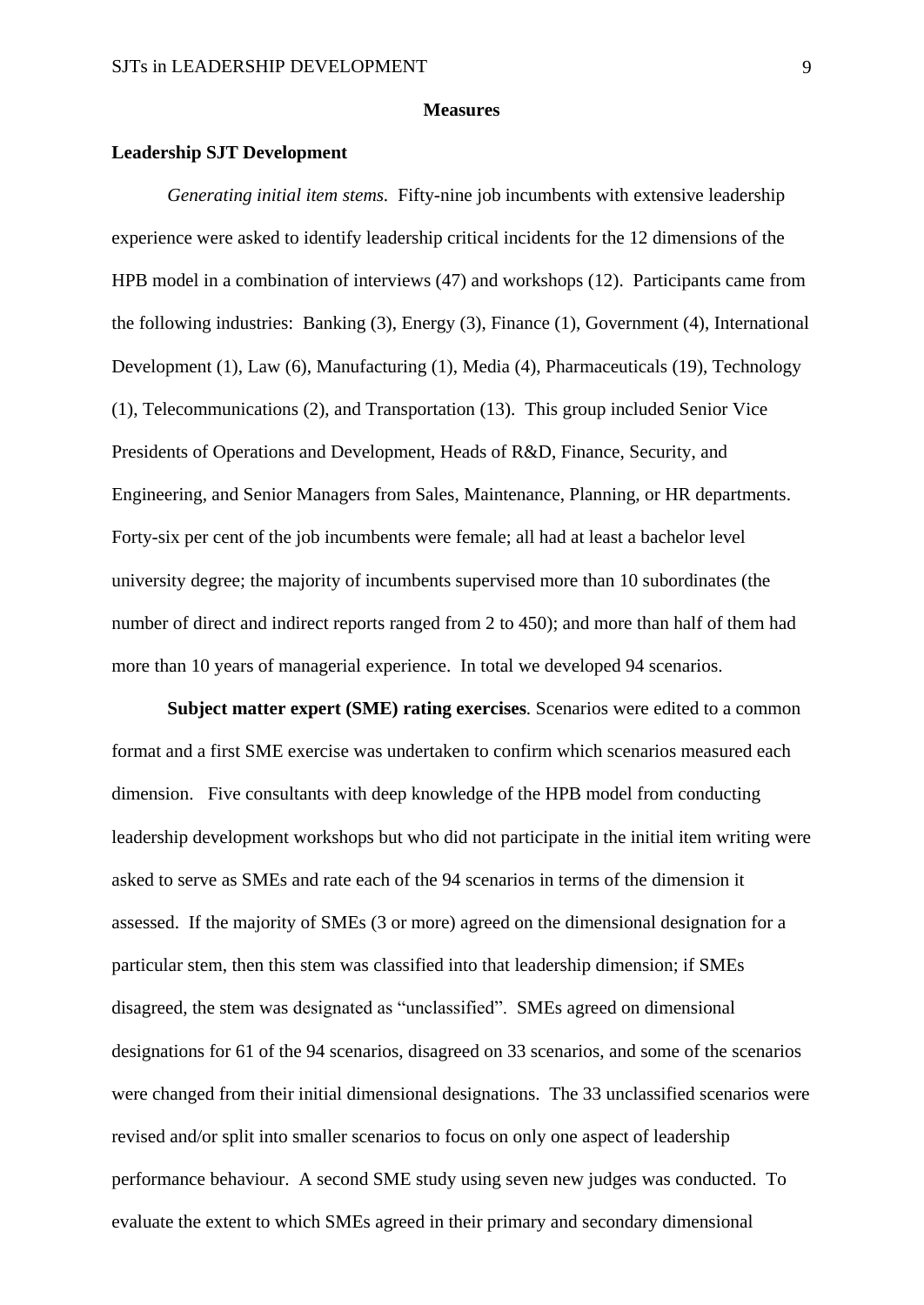ratings, we used the intraclass correlation (ICC1). ICC is commonly used to measure interrater reliability for two or more raters and is the ratio of between-groups variance to total variance. The resulting ICC (average measure of reliability for the one-way random effect model) was .88.

In this study we developed a 36-item SJT where the best three scenarios per behaviour were included for each HPB dimension. An example of a situational item stem resulting from this process from the Information Search HPB dimension is presented in appendix A. This scenario illustrates that our scenarios are at the high end of the detail continuum, suggesting that there is likely to be a cognitive load on participants. However, the complexity in the scenarios was necessary to represent the richness of the information provided to us by the participants in the scenario generation, which in turn mirrors the complexity of the situations respondents face in the work environment.

**Response alternatives***.* The first set of responses was obtained from the initial behavioural interviews and critical incident workshops in which job incumbents were asked to recall what action was actually chosen in the real situation. In addition, as part of the critical incident workshop, job incumbents were asked to write short descriptions of how they would respond to a specific situational stem and what were other plausible effective and ineffective responses. Because we wanted high homogeneity, we emphasized the need for a subtle change to the response options that were generated. For this SJT, as far as was possible, responses writers were encouraged to generate responses on a continuum reflecting more or less of the dimension being assessed. This was not always possible, because in numerous scenarios did not reflect gradations of the underlying continuum. Wherever it was possible, however, we followed this principle. Appendix A shows an example of the four response alternatives for the Information Search scenario presented earlier, along with the corresponding intended effectiveness ratings.

**Response instructions.** McDaniel and Whetzel (2007) noted that while many types of response instructions can be used with SJTs, nearly all of them fall under "Behavioral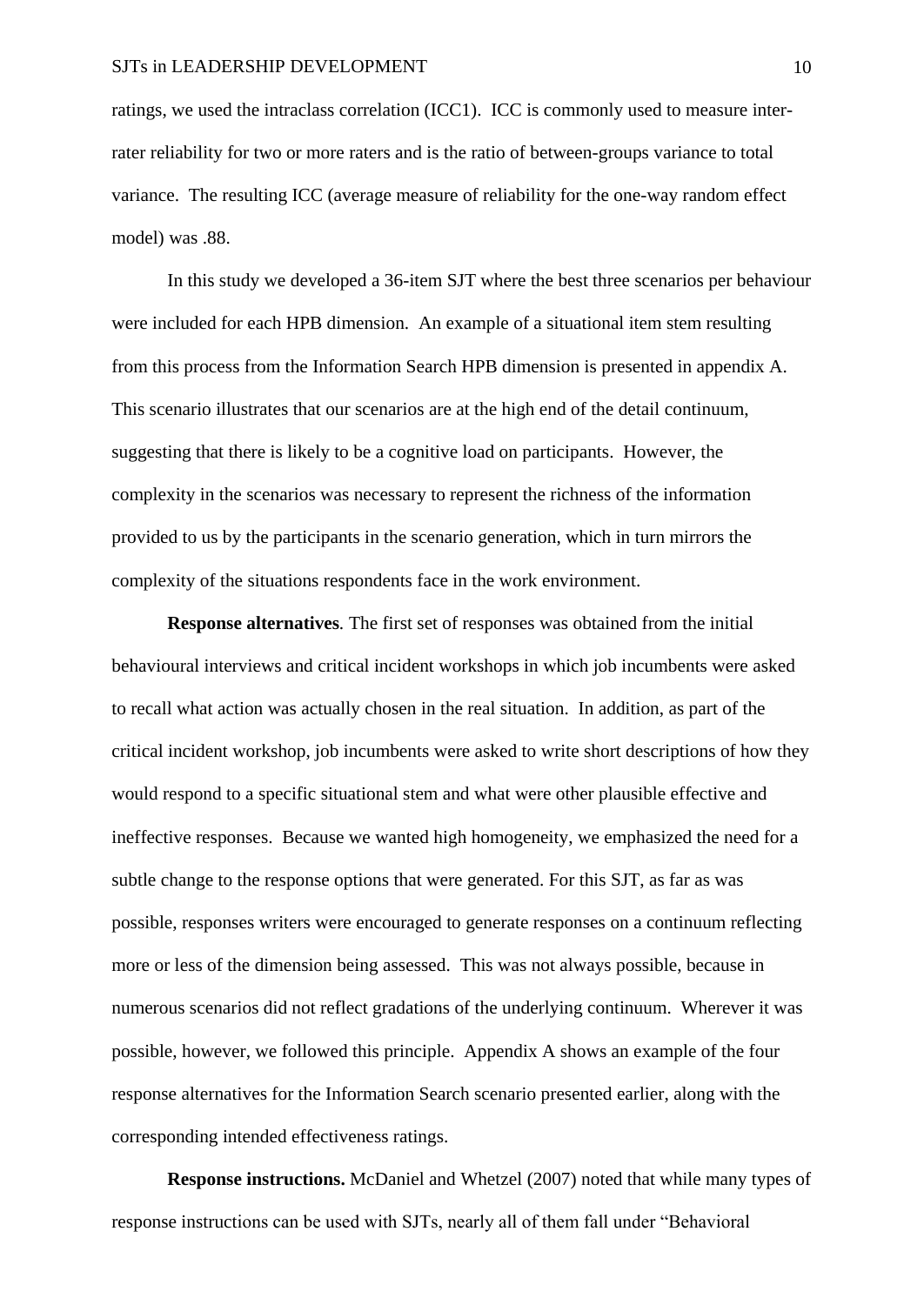## SITs in LEADERSHIP DEVELOPMENT 11

Tendency" or "Knowledge" categories. Behavioural 'would do' instructions tend to overemphasize a leader's "typical behavior" and, as McDaniel et al. (2003) have shown, this makes SJT scores correlate highly with personality. For example, the meta-analytic correlation between SJTs scores with behavioral instructions and the Emotional Stability personality dimension was found to be .51, suggesting considerable overlap in the constructs assessed. Thus, we implemented the following instructions: "Below is a list of four possible actions you could take in response to the situation. If you were a leader, which action would be most effective and which action would be least effective? Please select the "Most" option for the "most effective" action and the "Least" option for the least effective action. In response to each SJT item, participants were asked to indicate which of the four response options they believed was most effective (and subsequently coded 1) and which of the options they considered to be least effective (subsequently coded -1). An example of an SJT item for the information search competency is presented in appendix A.

**Multisource feedback instrument.** Participants completed ratings against the HPB framework, and were rated by their manager, two or more peers, and two or more direct reports. Whilst two or more peers and reports took part in the process, in this analysis we had access to the first rater of each type that program participants nominated. The multisourcedegree feedback instrument that they completed was a 60-item measure. Each HPB dimension was measured with five six-point Likert-style items. Previous multi-trait multimethod confirmatory factor analyses of data from this instrument have shown it has sound psychometric properties (Guenole et al., 2011). An example of a scale item for the information search competency is "Uses many different sources or methods to gather information about work issues."

## **Analyses**

**Empirical keying with N-fold cross validation***.* All analyses were executed with the statistical computing environment R 3.0.2. In a first step we created dimension totals for the HPB multisource-feedback instrument against which the corresponding SJT scales could be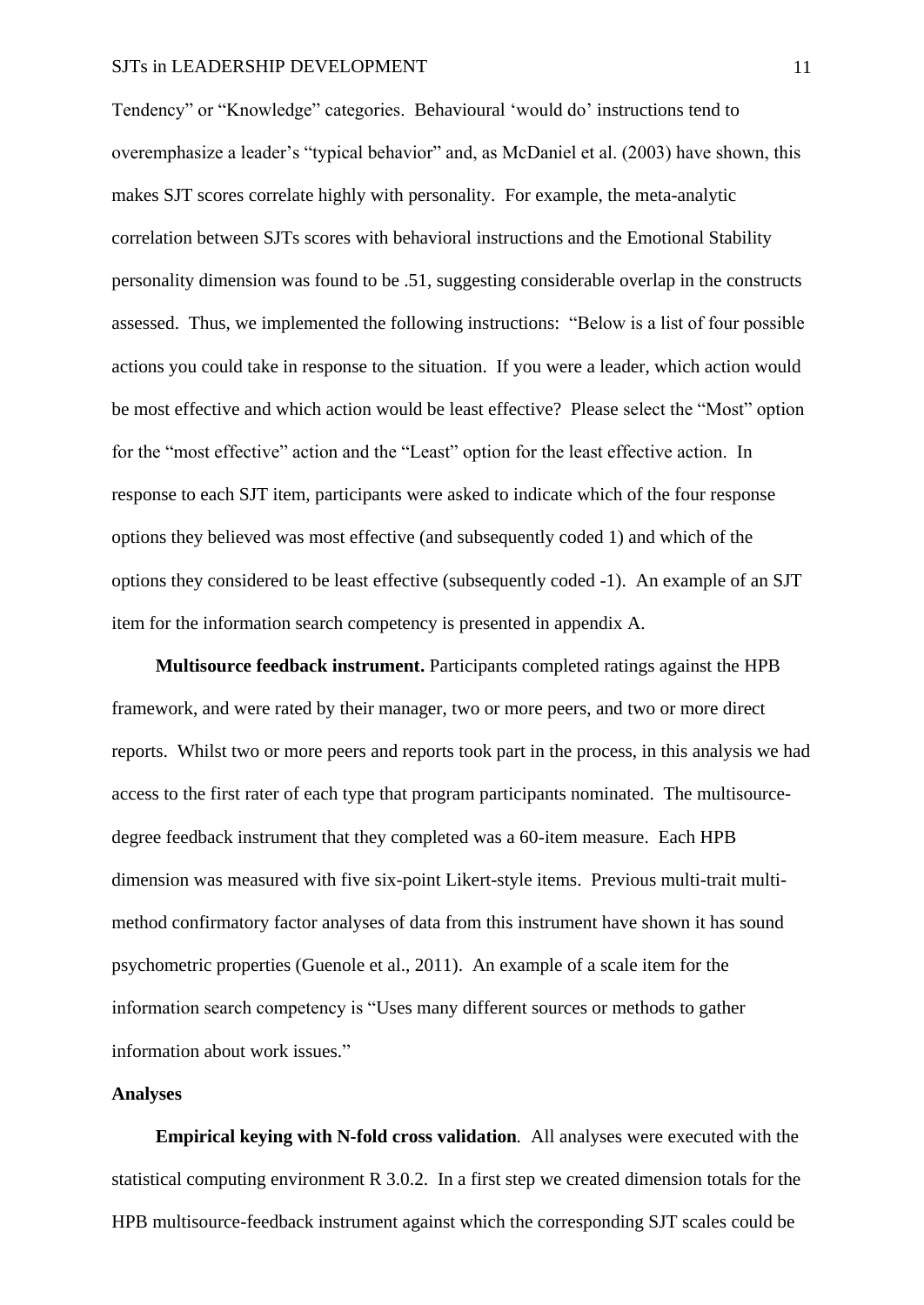keyed. To do this we calculated scale composites for each HPB as the simple sums of HPB ratings from across rater groups. We wished to remove the possibility that the validity coefficients observed would be spuriously inflated by scoring participants using a key based on a sample of which they were a part. Therefore, we implemented *N*-fold cross validation (Brieman, Friedman, Olshen, & Stone, 1984). *N*-fold cross validation 'holds out the responses of person *j* and computes an empirical key based on the remaining *N*-1 persons, which is used to score person *j*' (Bergman et al. 2006, p225). Interested readers can obtain the R scripts for this process from the corresponding author. We selected a base rate of 20 candidates as a minimum for implementing our decision rules, which were as follows: a) we gave a point if an option was positively correlated with performance and an examinee chose it as their best, and b) we gave a point if an option was negatively correlated with performance and an examinee chose it as their worst. Only minor variations from these rules occurred, for example, in certain instances an option was scored as zero due to near zero option to performance correlations. In other cases, where the base rate requirement for positively endorsing an item was not met, but where the base rate was met on the negative endorsement, we implemented the reverse of these rules i.e. penalizing for wrong choices. Therefore, overall, the key is a hybrid-scoring key. Each of the three SJT items per dimension was keyed in this manner. Next, the SJT dimension score was computed by summing the item scores within HPB dimensions.

**Accuracy of measurement.** If the SJT scale scores are to be used for feedback, users will want to know that the dimensions are well measured. This is typically examined with the standard error of measurement (SEM). A reliability coefficient is required for its computation for each scale, but Cronbach's alpha is an inappropriate reliability estimate because the heterogeneity of responses violates the assumption of Cronbach's alpha that items are homogenous. The emerging consensus in the SJT literature is other forms of reliability are better, and in particular, test-retest reliability or related coefficients such as the coefficient of reliability and stability (Schmidt, Le, Ilies, 2003). We do not have data to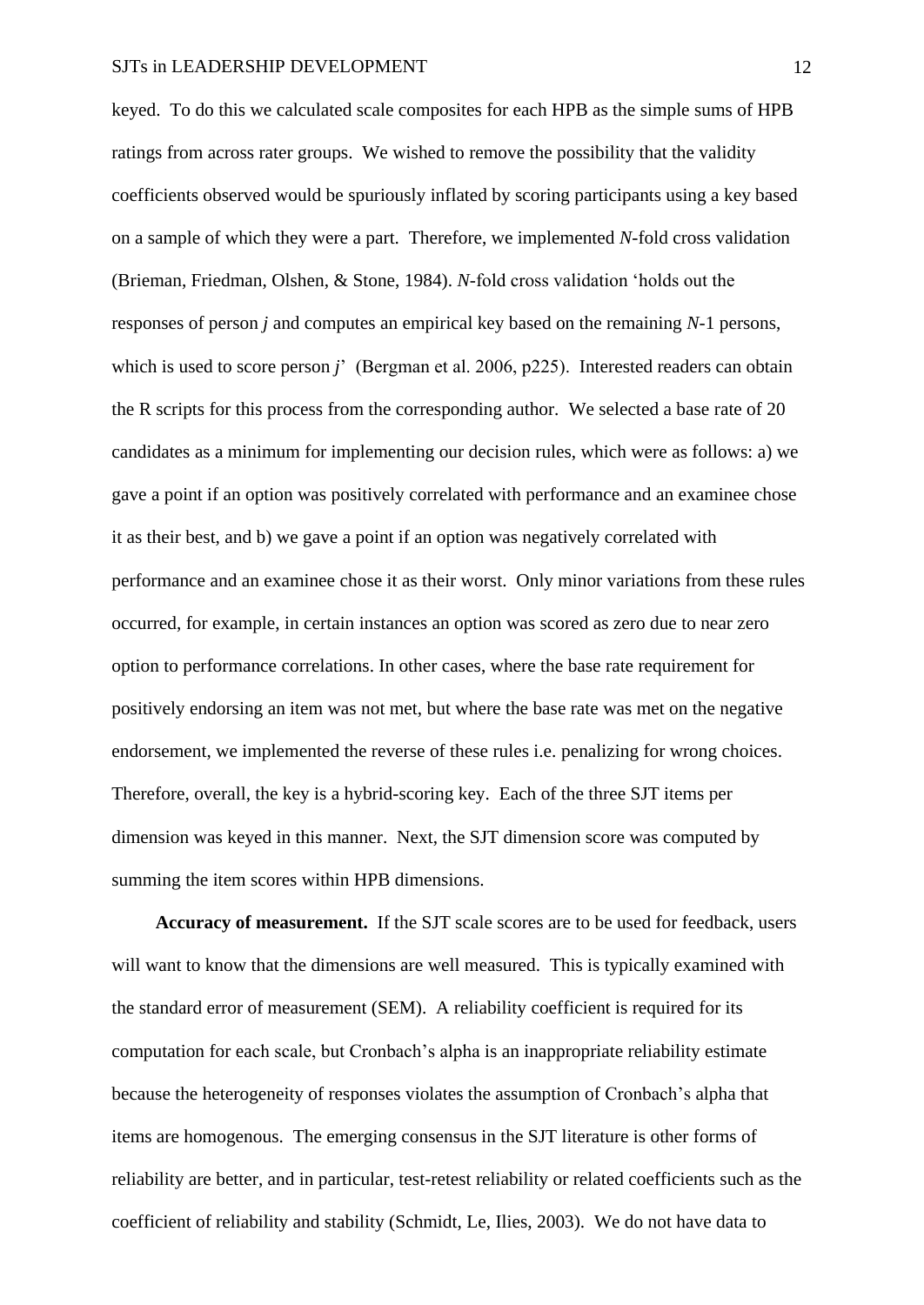permit these estimates currently. Therefore, we estimated the standard error of measurement for each scale using high (.82) and conservative (.46) test-retest SJT reliability values from a recent meta-analysis by Catano, Brochu, & Lamerson (2012).

**Examining the validity of the empirical key***.* To assess the utility of the key, we examined the zero order inter-correlations of HPBs measured using the SJT and HPBs measured using the multisource feedback instrument. Specifically, we were interested first in whether the correlations between the same dimension assessed via SJT and multisource feedback were positive, significant, and also in their magnitudes (hypothesis 1). Second, we were interested in whether correlations between the same dimensions measured in different ways (i.e., the hetero-method-mono-trait correlations) were greater than measures of the different dimensions measured in different ways (i.e. hetero-trait-hetero-method correlations) (hypothesis 2). If evidence of this effect were found, it would suggest support for the convergent and discriminant validity of the new SJT measure. Because this technique extends beyond a single measurement model approach we consider the approach structural (as opposed to a measurement model) multi-trait multi-method analysis. Finally, we also examined the overall validity for the SJT across all dimensions.

## **Results**

## Insert table 2 about here

The multisource feedback scales against which we criterion keyed were observed to have good internal consistency. The value were as follows: IS .75, CF .66, CX .75, EM .70, TW .74, DP .80, IN .76, BC .79, PR .83, PO .66, CI .76, CU .80). Some researchers have argued that alpha produces over-estimates of reliability due to idiosyncratic variance being treated as true variance. Therefore, here we also report inter-rater reliabilities for each of the dimensions. These are indeed lower than alpha. The values were as follows: IS=.41, CF=.29, CX=.27, EM=.35, TW=.30, DP=.46, IN=.41, BC=.50, PR=.44, PO=.37, CI=.37,  $CU = .45$ . However, these values are similar to meta-analytic estimates of inter-rater reliability of job performance reported by Viswesvaran, Schmitt, and Ones (2002). The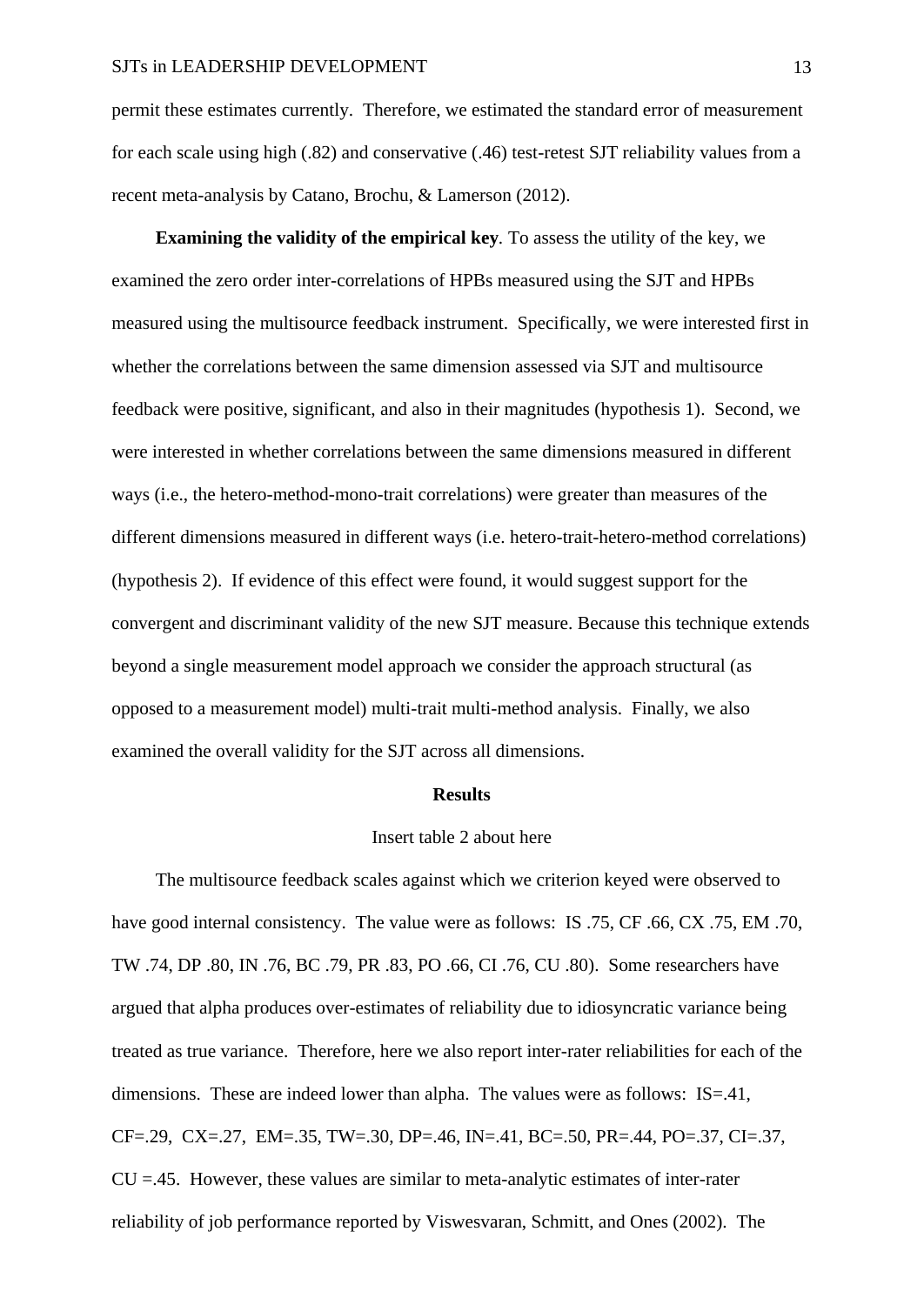standard errors of measurement presented in table 2 show that under both the conservative and favorable assumptions about the test retest reliability of the current test the SEMs are tightly positioned around the scale means. We do not present the mono-method-hetero-trait correlations due to space constraints, but for the SJT the average was .02 indicating that the SJT scores were uncorrelated. The largest was .19. The average mono-method-hetero-trait correlation was .43 for the multisource feedback instrument, while the maximum was .70, indicating these scores were moderately correlated.

The correlations in table 3 show that positive associations are observed between HPB dimensions measured using the SJT and multisource dimension scale scores isomorphically aligned for content. For example, the correlation between Information Search measured by the SJT and Information Search measured by the multisource instrument is .16. Collectively, these findings, represented by the diagonal elements of table 3, provide support for hypothesis one. The correlations between SJT HPB scores and corresponding multisource HPB scales are of useful sizes and all were significant. The lowest correlation was .12. The average mono-trait-hetero-method correlation was .16, while the largest correlation was .20. While these values might seem small, the convergent correlations must be judged in the context of other SJT work correlating scores with performance outcomes. Lievens and Sackett (2007) for example, presented correlations between a high stakes testing SJT and subsequent grade performance that ranged between .11 and .18. The correlations reported in this study therefore compare well with the uncorrected correlations presented in other published SJT validity work. Moreover, the sum of all SJT dimensions was correlated with the sums of all the multisource dimensions to arrive at the total uncorrected validity of the SJT of .33, comparable to the corrected validity reported by McDaniel et al. (2006). While SJT scores do not always correlate highest with their corresponding multisource-degree feedback score, for ten out of twelve competencies the score between the SJT dimension and the corresponding multisource dimension is in the top two correlations.

Insert table 3 about here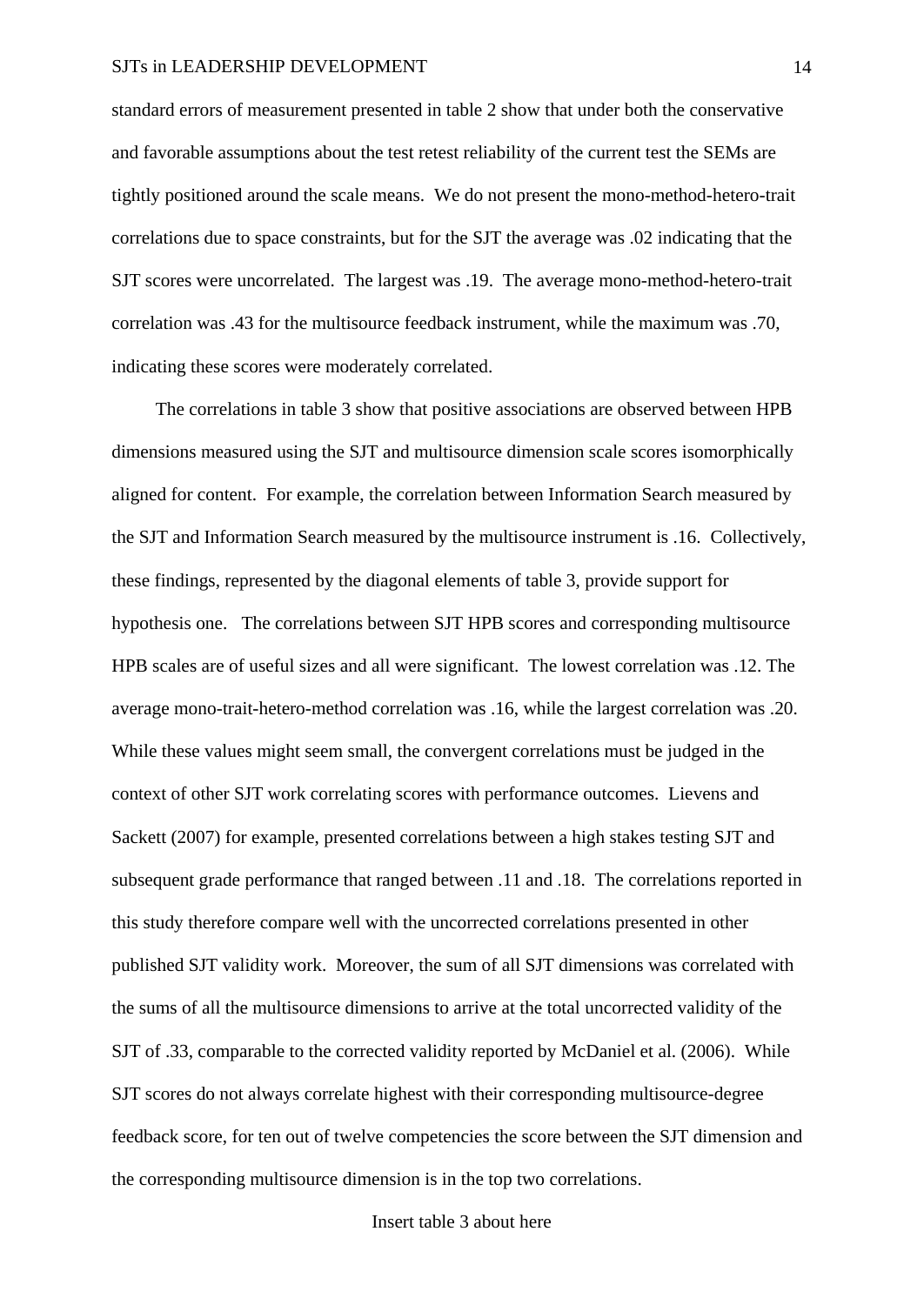To see whether our results supported hypothesis two, we examined the average monotrait-hetero-method correlation and compared its magnitude to the average hetero-trait-hetero method correlation. If the average mono-trait hetero-method correlation is higher than the average hetero-trait-hetero method correlation, it would indicate evidence for convergent validity of the SJT. In this case, the average mono-trait-hetero-method correlation was .16, and the average hetero-trait-hetero-method correlation was .04. Most of the hetero-traithetero-method correlations were non-significant. The results of the criterion keying therefore supported hypothesis two. Not only were positive associations observed between the same dimensions measured in maximum and typical performance measurement methods isomorphically aligned with respect to content, but the strongest relationship between SJT dimensions and multisource dimensions were, on average, between the dimensions that were isomorphically aligned for content. Furthermore, a Wald chi-square test of a model constraining the mono-trait-hetero-method correlations equal to the hetero-trait-mono-method correlations was rejected, further enforcing the conclusion that the mono-trait-hetero-method correlations were greater.

Readers may be interested to see the correlations between the SJT dimension scores and the different rater groups. These are presented in table 4. In general, these correlations were positive and slightly smaller due to multisource dimension scores for each dimension being more reliable when aggregated across raters.

## Insert table 4 about here

## **Observed versus Operational Validities**

The observed convergent correlations we have reported are greater than the observed divergent correlations, and other studies have reported smaller criterion correlations for SJTs. Nevertheless, the correlations in table 3 are small. Some might be concerned that the correlations are too small to warrant dimension level feedback. In such a situation, we believe is worth noting here that the reported correlations are observed correlations. That is to say, they have not been corrected for measurement error due to unreliability as correlations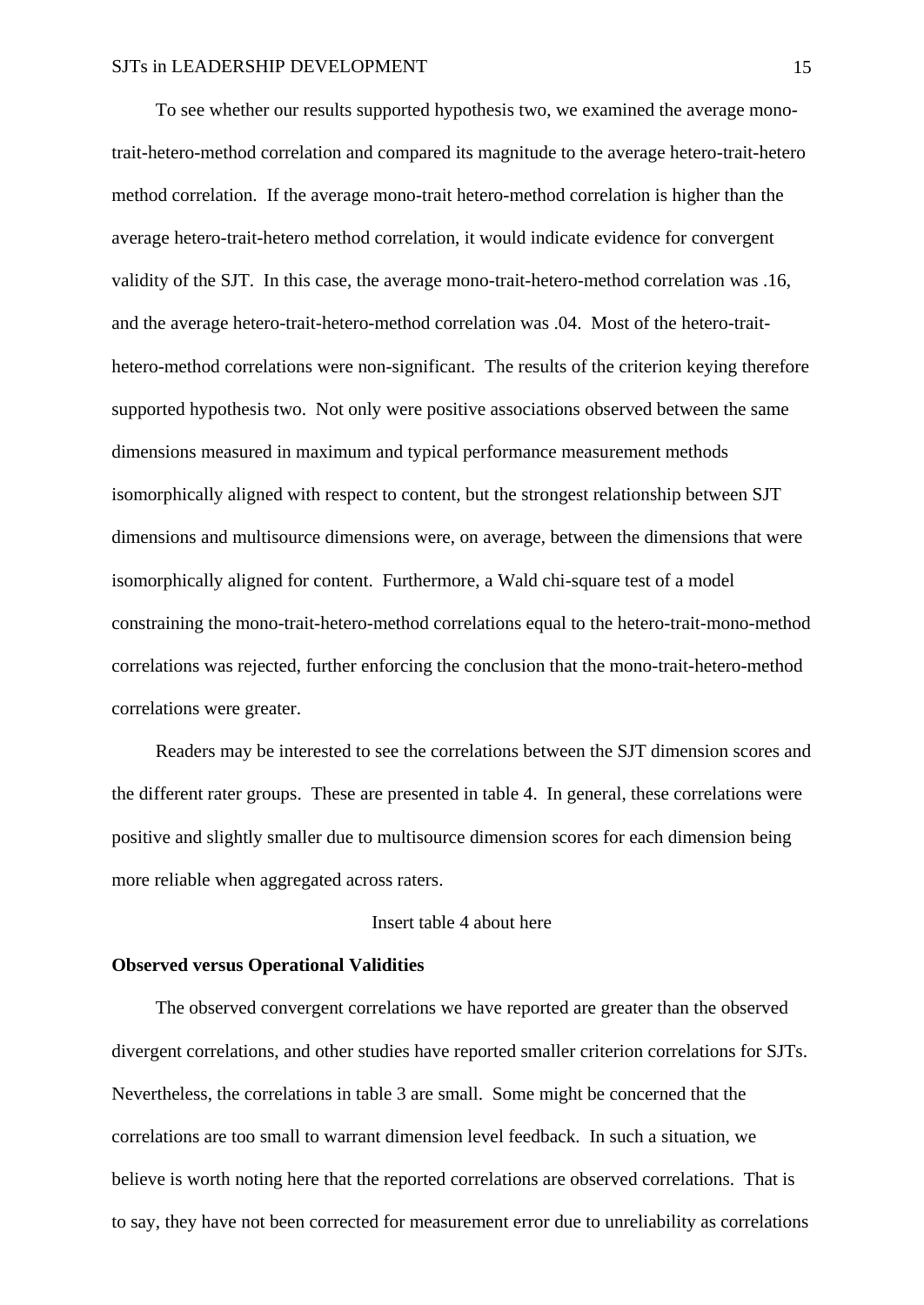#### SITs in LEADERSHIP DEVELOPMENT 16

are corrected in a structural equation modelling framework, for example. However, given the availability of appropriate reliability estimates, it is quite possible to correct these observed correlations for unreliability and check the effect.

Ones, Dilchert and Viswesvaran (2007) discuss operational validities as correlations corrected for unreliability in either the criterion, the predictor, or both the criterion and the predictor. The reliability estimates we have available are intra-class reliabilities for the criterion. Correcting the observed correlations for criterion unreliability, but not predictor unreliability, leads to the correlations one could expect to observe in practice. These are presented in table 5. The mean mono-trait-hetero-method correlation under this approach is 26, and all correlations fall between .20 and .35. We did not have appropriate test-retest reliability estimates for predictor corrections, so we used the meta-analytic estimate of .52 reported by Catano et al. (2012) to estimate correlations corrected for predictor and criterion related unreliability. This led to a mean mono-trait-hetero-method correlation of .36, with all such correlations falling between .30 and .49. We do not present these latter correlations, but they are available from the corresponding author.

Insert table 5 about here.

## **Discussion**

SJTs have become an important selection methodology because of characteristics such as sound validity, high user acceptance, reduced impact, and cost effectiveness. Their use for leadership development has not been extensively investigated. However, the SJT method is attractive for leadership settings because the ability to contextualize items allows the scenarios to more accurately reflect the nature of leadership challenges than typical Likerttype items allow. They also are less costly to run from an administration perspective and require less participant time than methods such as assessment centers and work shadowing. However, a reasonable pre-requisite for effective use in leadership development settings is evidence that multiple dimensions can be measured and that these dimensions have different consequences for performance at work. More specifically, it is necessary to say that high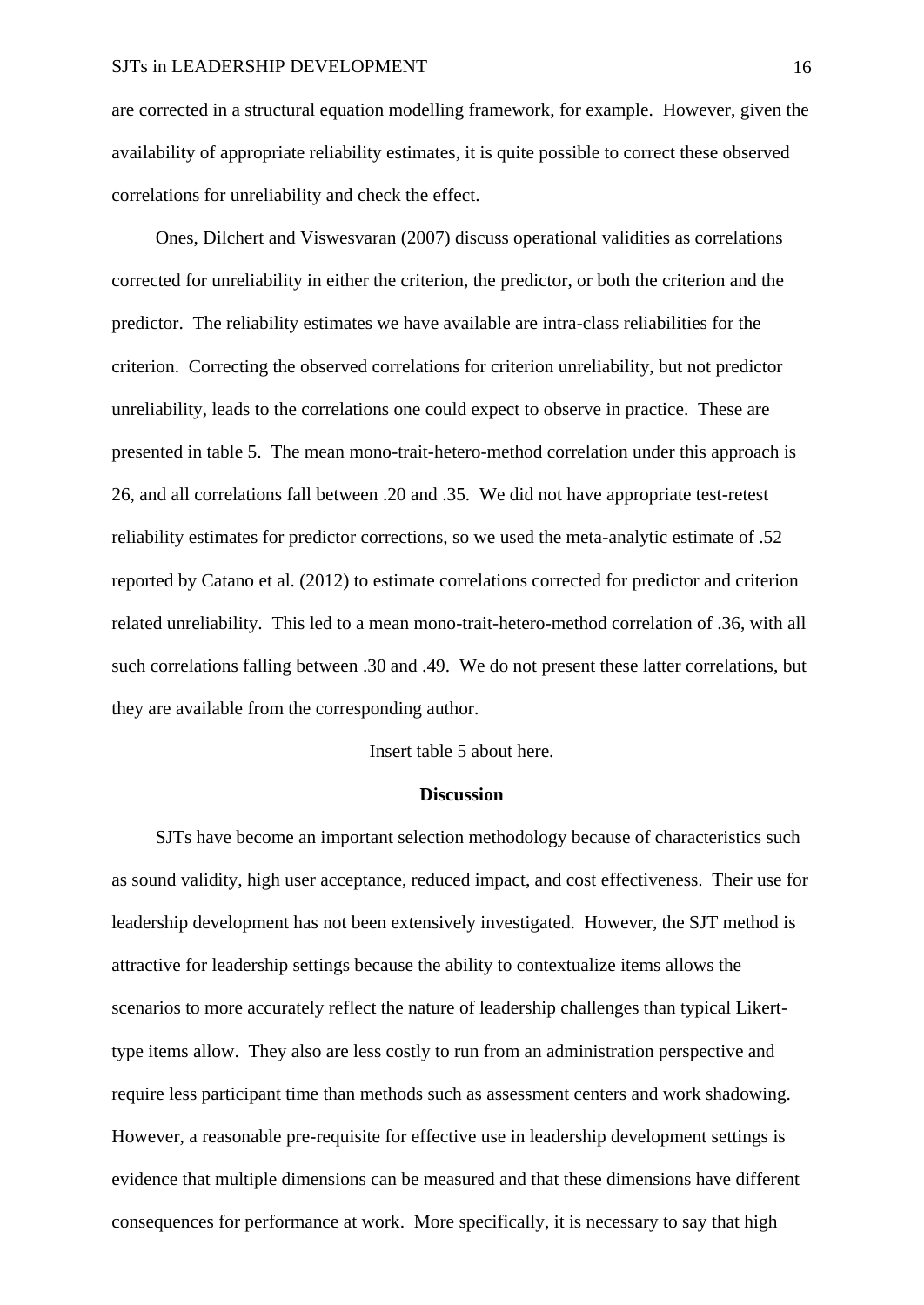scores on dimensions assessed by leadership SJTs corresponds to more effective workplace displays of the behavioral dimensions the SJT is purported to measure.

Analyses of the internal structure of SJTs to date have suggested that this assumption does not hold. To further test assess this assumption using externally focused analyses we studied the relationships between a multidimensional SJT of leadership capability (maximum performance setting) and a multisource feedback instrument (typical performance setting) assessing the same behavioral model. The criteria for inferring what is measured under this approach are shifted from internally focused reliability and factor structures to patterns of correlations with external variables. We hypothesized that the mono-trait-hetero-method correlations would be positive and significant based Motowidlo's knowledge determinants theory of SJT validity (Motowidlo, Dunnette, & Carter, 1990). Further reasons for expecting this result included that a) the same content domain is assessed across the measurement methods, b) maximum performance on a dimension was expected to have the greatest typical performance implications for the corresponding dimensions.

Our results provided preliminary support for convergent and divergent validity of the SJT dimensions, showing that SJTs can be constructed to yield evidence that meaningful multidimensionality in SJT scores is observable based on patterns of relationships with appropriately selected external performance criteria. More precisely, a key was generated that resulted in positive correlations between the same dimensions measured by both SJT and multisource approaches. Further, the correlations between the same dimensions measured using an SJT and multisource approach were, on average, greater than all other correlations between the SJT and multisource measurement approaches to measurement.

The SJT scores were also uncorrelated. This suggests that any concerns that subscale scores are not differentiated from one another is misplaced. The size of the "convergent validity" correlations was also small. However, it should be kept in mind that these correlations are not convergent validity in the traditional sense of two measures assessing the same construct at the same point in time. Rather, these correlations represent the relationship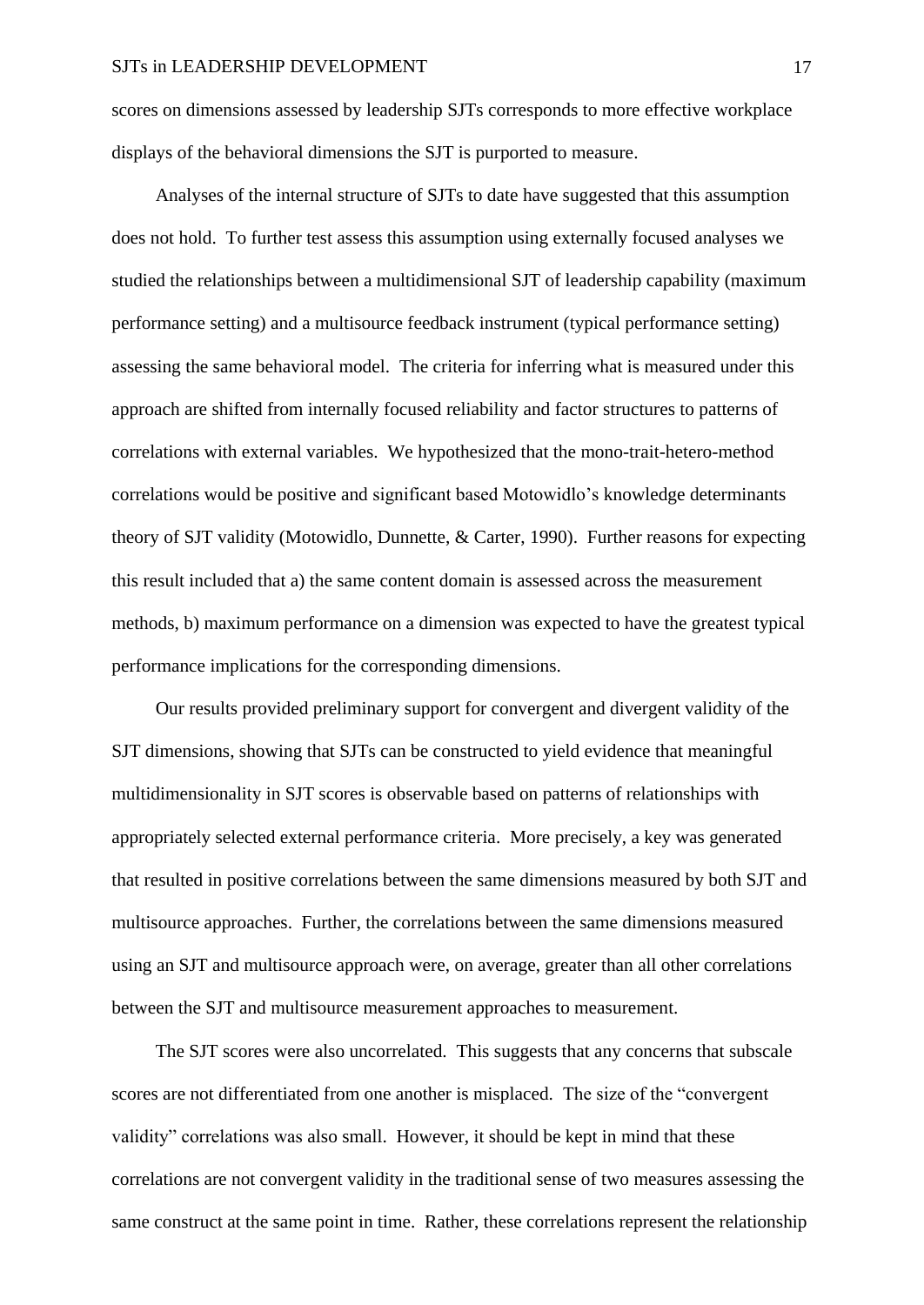## SITs in LEADERSHIP DEVELOPMENT 18

between maximum and typical indicators of the same construct assessed using different measurement methods. These correlations need to be judged in the context of other uncorrected validity coefficients between SJT scores and subsequent performance. From this vantage point, the hetero-method-mono-trait 'convergent' correlations are in the same range as past research on SJT literature discussing uncorrected correlations (e.g Lievens & Sackett, 2007).

## **Comparison of results to construct validity of assessment centers**

Researchers may consider it instructive to compare the current research on SJTs to assessment center research, given that both the current study and typical assessment centers adopt MTMM-based designs. Until a recent study by Guenole, Chernyshenko, Stark, & Drasgow (2013), the only one other study in the history of assessment center research by Magdalen et al. (2000) had reported an assessment center with greater mono-trait-heteromethod correlations than hetero-trait-mono-method correlations. In addition, each of four key meta-analyses reported in the academic literature found evidence than assessment centers produce smaller mono-trait-hetero-method correlations than hetero-trait-mono-method correlations (Bowler & Woehr, 2006; Lance et al., 2008; Lievens & Conway, 2001; and Woehr & Arthur, 2003). The results of the current SJT study showing greater mono-traithetero-method correlations than hetero-method-mono-trait correlations compare favorably to internal validity evidence for assessment centers. Nevertheless, even with corrections for unreliability it must be acknowledged that the height of the correlations is lower than that for Assessment Center MTMM studies.

## **Conclusion and Implications**

While these findings have important implications for selection and for development, they are particularly useful for leadership development because it makes the feedback messages that test interpreters provide to leadership development program participants clear. If you score highly on a particular dimension, candidates want to know that their co-workers will say they are more effective at using that dimension. Before the current research this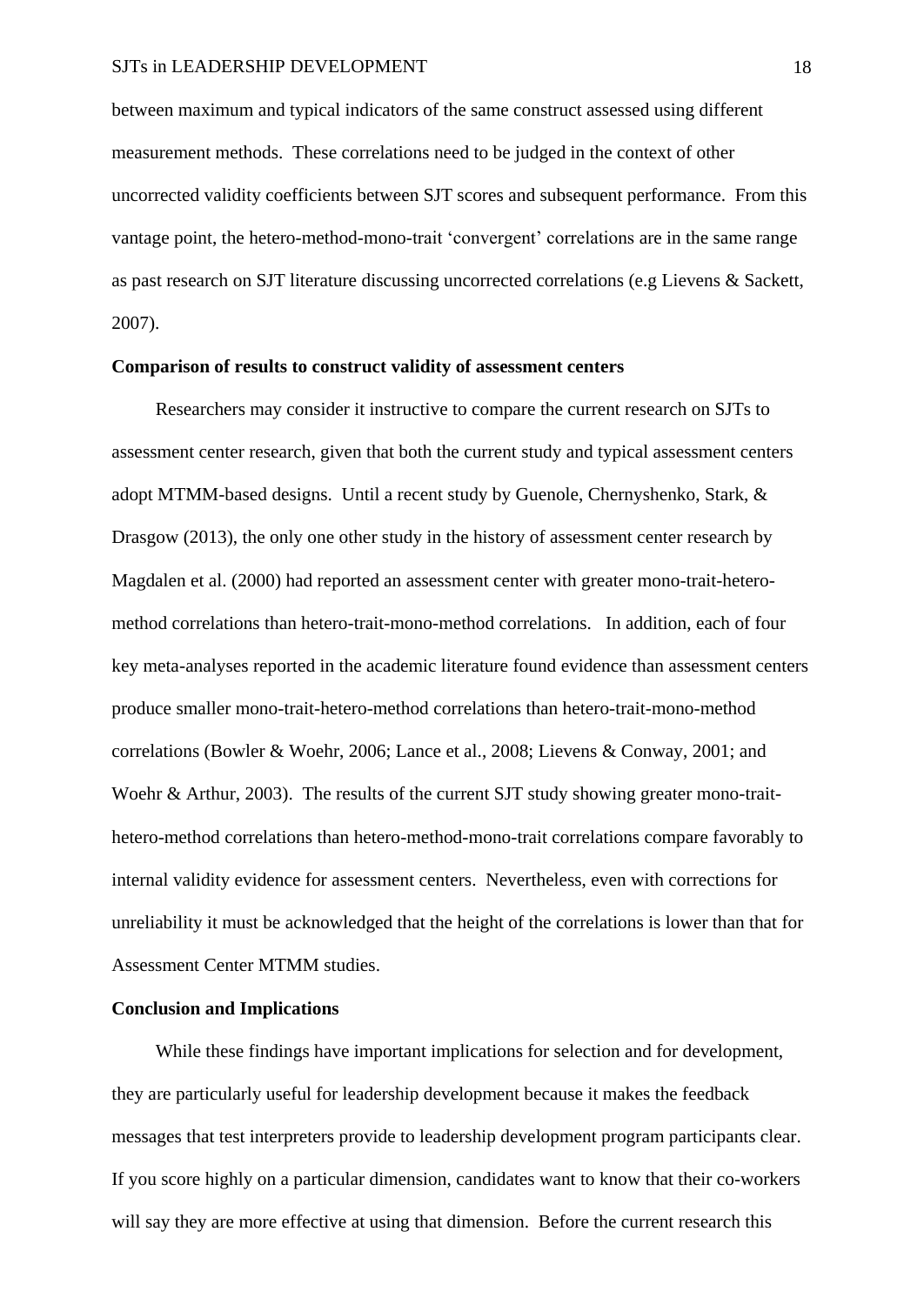## SJTs in LEADERSHIP DEVELOPMENT 19

expectation, which corresponds to a very reasonable layperson view of validity, had not been supported by empirical findings. This was in part because SJTs have until now been primarily focused in selection settings where the total score is most important, and in part also due to historical views about the heterogeneity of SJTs. However, based on this study, feedback for leaders against a priori competency frameworks looks to be possible because SJTs can be constructed such that different SJT dimension scores different consequences for important work outcomes. The use of SJTs in leadership development could occur either as a test for the purposes of training needs analysis, in which case the SJT could occur prior to training; or to evaluate learning due to training, in which the SJT might be used in a pre- and post-test design. Alternatively, one-to-one discussion of the scenarios in the test might be used to engender understanding amongst developing leaders about why particular options are likely to be more effective than others. If multidimensional SJT scores are desired, we suggest at this point that they be derived based on criterion keying of relationships with external variables. We also suggest that measurement researchers might wish to investigate fitting their measurement models that have failed to find evidence of meaningful multidimensionality for SJTs previously to data sets where different scales are keyed against different external criteria.

There are several limitations to this study that we now consider. Principal among these is a potential limitation with all criterion keys, i.e., the extent to which the key generalizes to a) other samples using the same measures, and b) other samples using different criterion measures. The use of the *N*-fold cross validation strategy should mitigate this point, but it is an issue we are continuing to investigate. A second limitation is that the SJT dimension scores were based on just three items per dimension. Because reliability is in part a function of test length, a three-item test is not expected to be reliable, and so lower correlations with criterion measures are to be expected. Including more items to assess each HPB dimension in the SJT would likely produce higher correlations with criterion measures, but at the cost of being more burdensome on research participants. Trying theoretical rather than empirical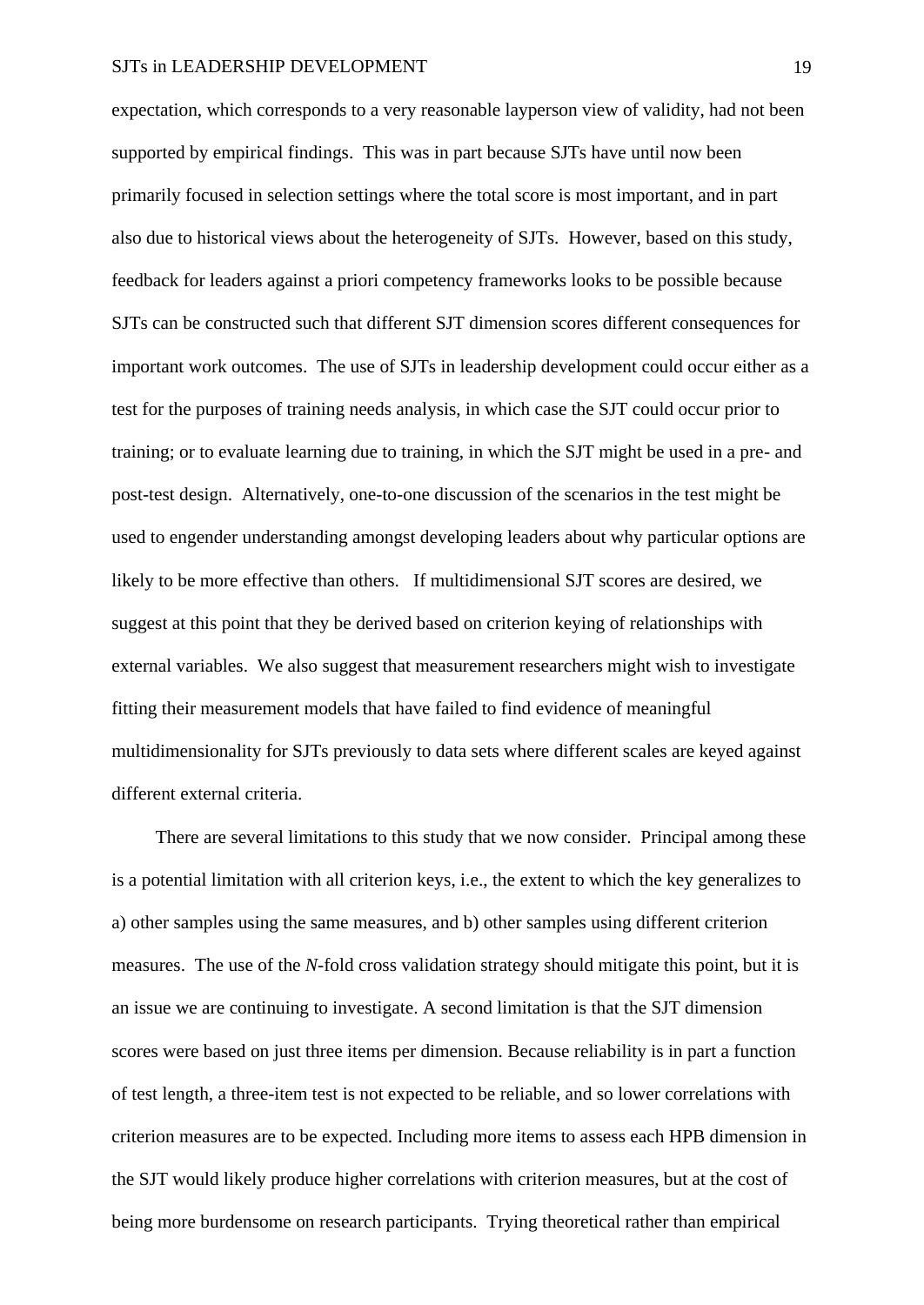## SJTs in LEADERSHIP DEVELOPMENT 20

keys could also be a strategy that would lead to larger criterion related correlations. Overall, this study provides initial evidence for the use of SJTs for leadership development. Much additional research is needed – longer assessments, contrasting the validities for supervisor vs. peer ratings of performance, etc. – but the pattern of correlations in Table 3 indicate that SJTs may prove useful and can be designed to be in tune with lay person expectations of validity.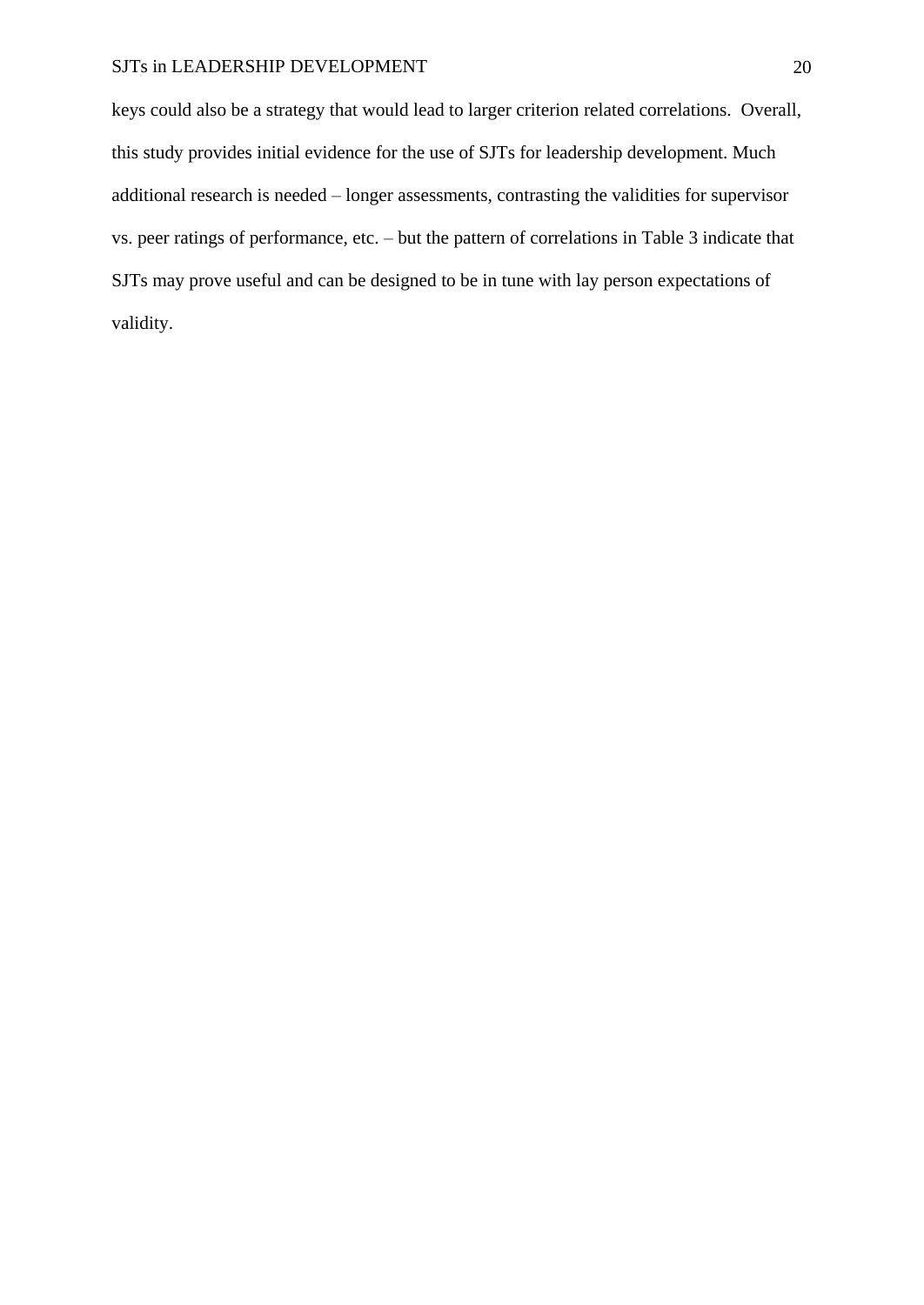- Anderson, Salgado, Hulsheger (2013). Applicant Reactions in Selection: Comprehensive meta-analysis into reaction generalization versus situational specificity. International Journal of Selection and Assessment, 18, 291-304.
- Arthur, W., Woehr, D., & Maledgen, R. (2000). Convergent and discriminant validity of assessment center dimensions: A conceptual and empirical re-examination of the assessment center construct-related validity paradox. Journal of Management, 26, 813–835. doi:10.1016/S0149- 2063(00)00057-X
- Bergman, M. E., Drasgow, F., Donovan, M. A., Juraska, S. E., & Nejdlik, J. B. (2006). Scoring situational judgment tests: Once you get the data, your troubles begin. International Journal of Selection and Assessment, 14, 223-235. Bales, R.F. (1950), A set of categories for the analysis of small group interaction, American Sociological Review, 15, 257-263.
- Bowler, M. C., & Woehr, D. J. (2006). A meta-analytic evaluation of the impact of dimension and exercise factors on assessment center ratings. Journal of Applied Psychology, 91, 1114–1124. doi:10.1037/0021-9010.91.5.1114
- Breiman, Leo; Friedman, J. H., Olshen, R. A., & Stone, C. J. (1984). Classification and *regression trees*. Monterey, CA: Wadsworth & Brooks/Cole Advanced Books & Software.
- Campbell, D. T. & Fiske D, W. Convergent and discriminant validation by the multitrait multimethod matrix. Psychological Bulletin, 56, 81-105.
- Catano, V. M., Brochu, A., & Lamerson, C. D. (2012). Assessing the Reliability of Situational Judgment Tests Used in High‐Stakes Situations. International Journal of Selection and Assessment, 20, 333-346.
- Chan, D. & Schmitt, N. (2002) Situational judgment and job performance. Human Performance, 15, 233–254.
- Clevenger, J., Pereira, G.M., Wiechmann, D., Schmitt, N. & Harvey, V.S. (2001) Incremental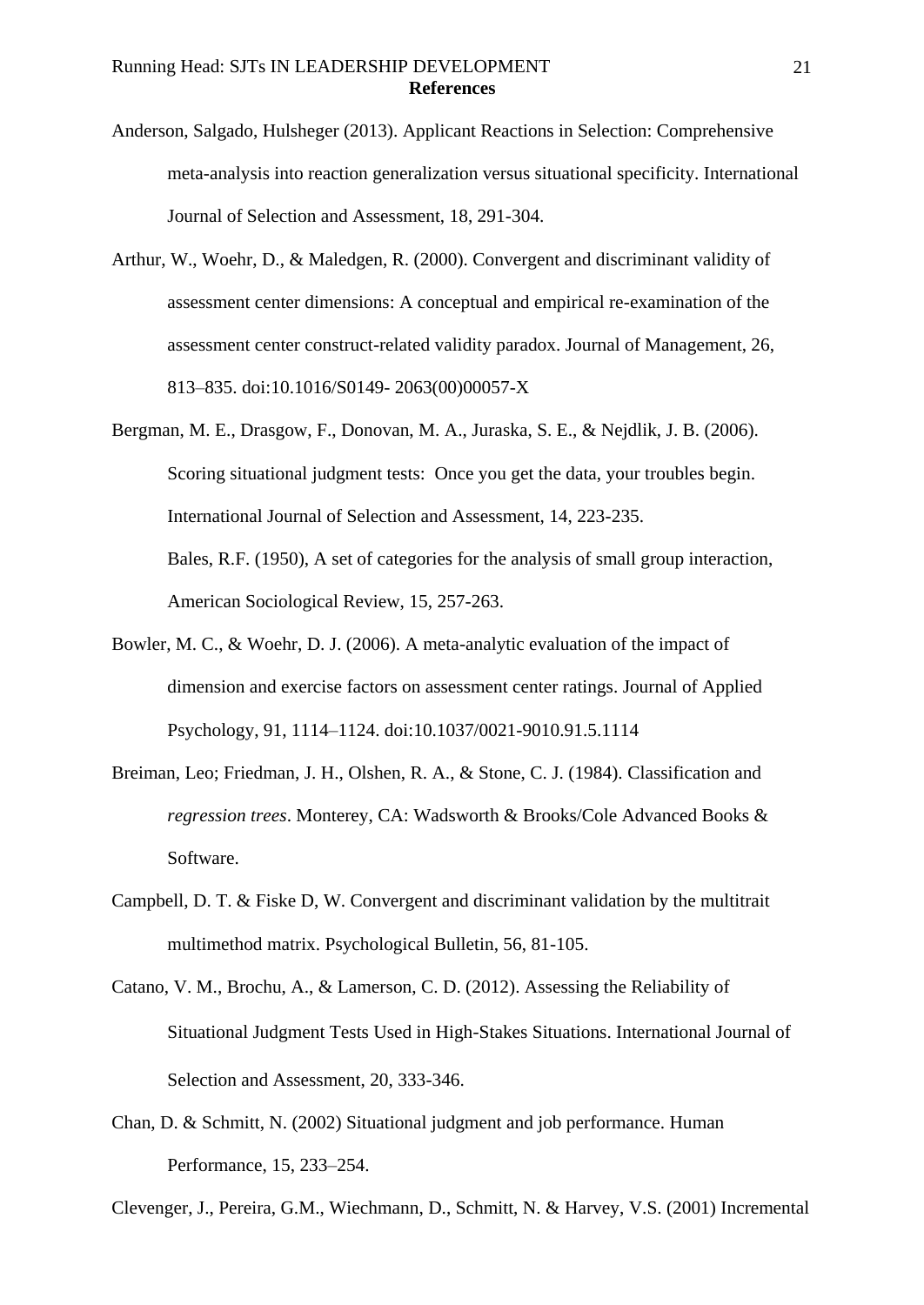validity of situational judgment tests. *Journal of Applied Psychology*, 86, 410–417.

- Fleishman, E., & Harris, E. F. (1962). Patterns of leadership behavior related to employee grievances and turnover. *Personnel Psychology*, 15, 43-56.
- Goodman, J. S., Wood, R. E., & Chen, Z. (2011). Feedback specificity, information processing, and transfer of training. Organizational Behavior and Human Decision Processes, 115, 253-267.
- Guenole, N., Chernyshenko, O., Stark, S., Cockerill, T., & Drasgow, F. (2013). More than a Mirage: A Large Scale Assessment Center with More Dimension Variance than Exercise Variance. Journal of Occupational and Organizational Psychology, 86, 5-21.
- Guenole, N., Chernyshenko, O, Stark, S, Cockerill, T and Drasgow, F (2012). We're doing better than you might think: a large scale demonstration of assessment centre convergent and discriminant validity. In: Nigel Povah and George Thornton, eds. Assessment Centres and Global Talent Management. London: Gower, xx-xx. ISBN 978-1-4094-0386-9
- Guenole, Nigel, Cockerill, T, Chamorro-Premuzic, Tomas and Smillie, Luke D. (2011). Evidence for the validity of dimensions in the presence of rater source factors. Consulting Psychology Journal: Practice and Research, 63, 203-218.
- Lance, C. E., Lambert, T. A., Gewin, A. G., Lievens, F., & Conway, J. M. (2004). Revised estimates of dimension and exercise variance components in assessment center postexercise dimension ratings. Journal of Applied Psychology, 89, 377–385. doi:10.1037/0021-9010.89.2.377
- Lievens, F., Buyse, T., & Sackett, P. R. (2005). The operational validity of a video-based situational judgment test for medical college admissions: Illustrating the importance of matching predictor and criterion construct domains. *Journal of Applied Psychology*, 90, 442-452.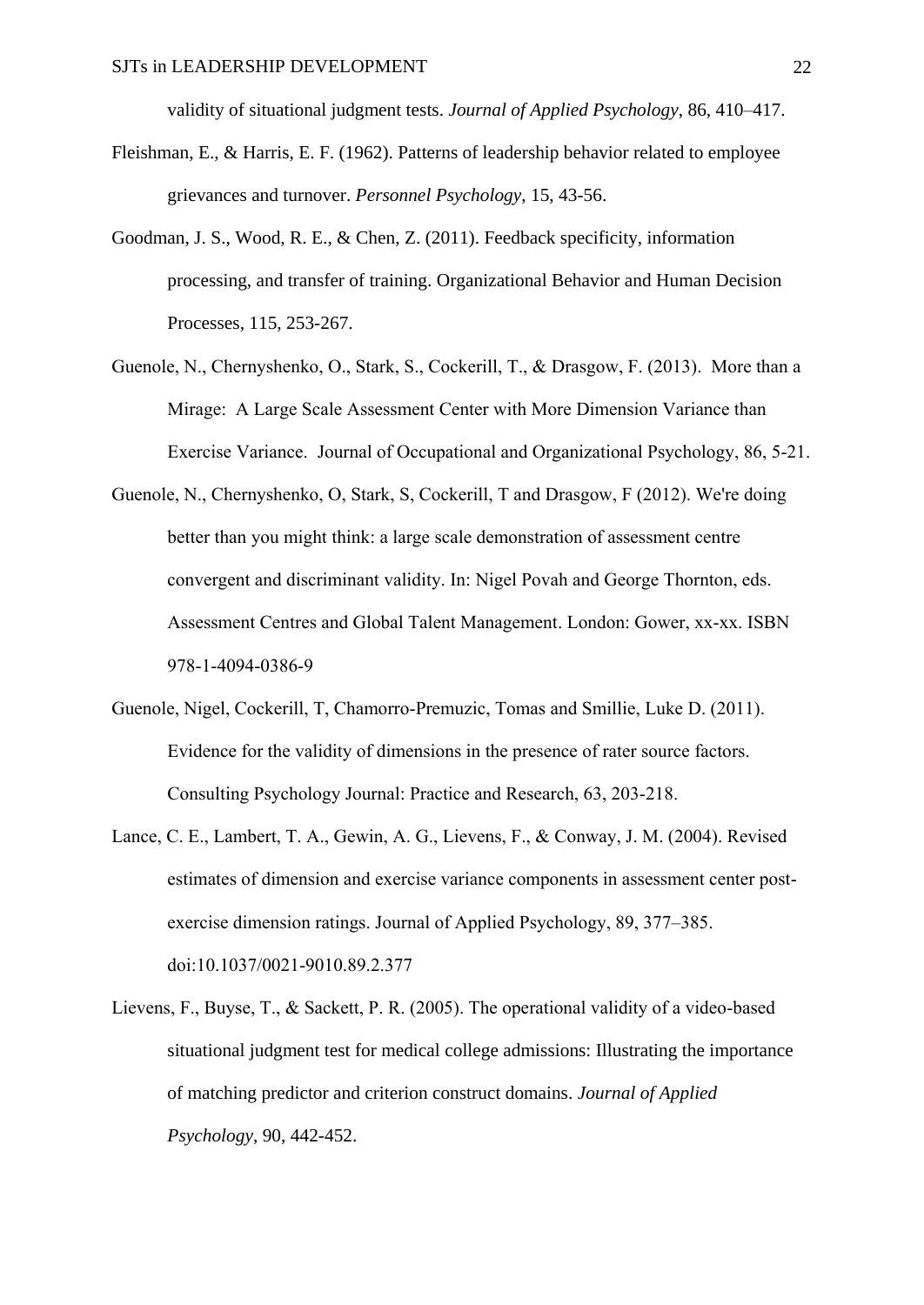- Lievens, F., & Patterson, F. (2011). The validity and incremental validity of knowledge tests, low-fidelity simulations, and high-fidelity simulations for predicting job performance in advanced-level high-stakes selection. Journal of Applied Psychology, 96(5), 927.
- Lievens, F., Peeters, H., & Schollaert, E. (2008). Situational judgment tests: A review of recent research. *Personnel Review*, 37, 426-441.
- Lievens, F., & Sackett, P. R. (2007). Situational judgment tests in high-stakes settings: Issues and strategies with generating alternate forms. Journal of Applied Psychology, 92, 1043.
- Lievens, F., & Conway, J. M. (2001). Dimensions and exercise variance in assessment center scores: A large-scale evaluation of multitrait-multimethod studies. Journal of Applied Psychology, 86, 1202–1222. doi:10.1037/0021-9010.86.6.1202
- Likert, R. (1961). New patterns of management. New York, NY: McGraw-Hill.
- McDaniel, M.A., Morgeson, F.P., Finnegan, E.B., Campion, M.A. & Braverman, E.P. (2001) Use of situational judgment tests to predict job performance: A clarification of the literature. Journal of Applied Psychology, 86, 60–79.
- McDaniel, M.A. & Nguyen, N.T. (2001). Situational judgment tests: A review of practice and constructs assessed. International Journal of Selection and Assessment, 9, 103-113.
- McDaniel, M.A. & Whetzel, D.L. (2007). Situational judgment tests. In D.L. Whetzel & G. R. Wheaton (Eds.). Applied measurement: Industrial psychology in human resources management. Mahwah, NJ: Erlbaum. 235-257.
- Motowidlo, S.J., Dunnette, M.D. & Carter, G.W. (1990) An alternative selection procedure: The low-fidelity simulation. Journal of Applied Psychology, 75, 640–647.
- Olson-Buchanan, J.B., Drasgow, F., Moberg, P.J., Mead, A.D., Keenan, P.A. and Donovan, M.A. (1998) An interactive video assessment of conflict resolution skills. Personnel Psychology, 51, 1–24.
- Ones, D. S., Dilchert, S., Viswesvaran, C., & Judge, T. A. (2007). In support of personality assessment in organizational settings. Personnel Psychology, 60, 995-1027.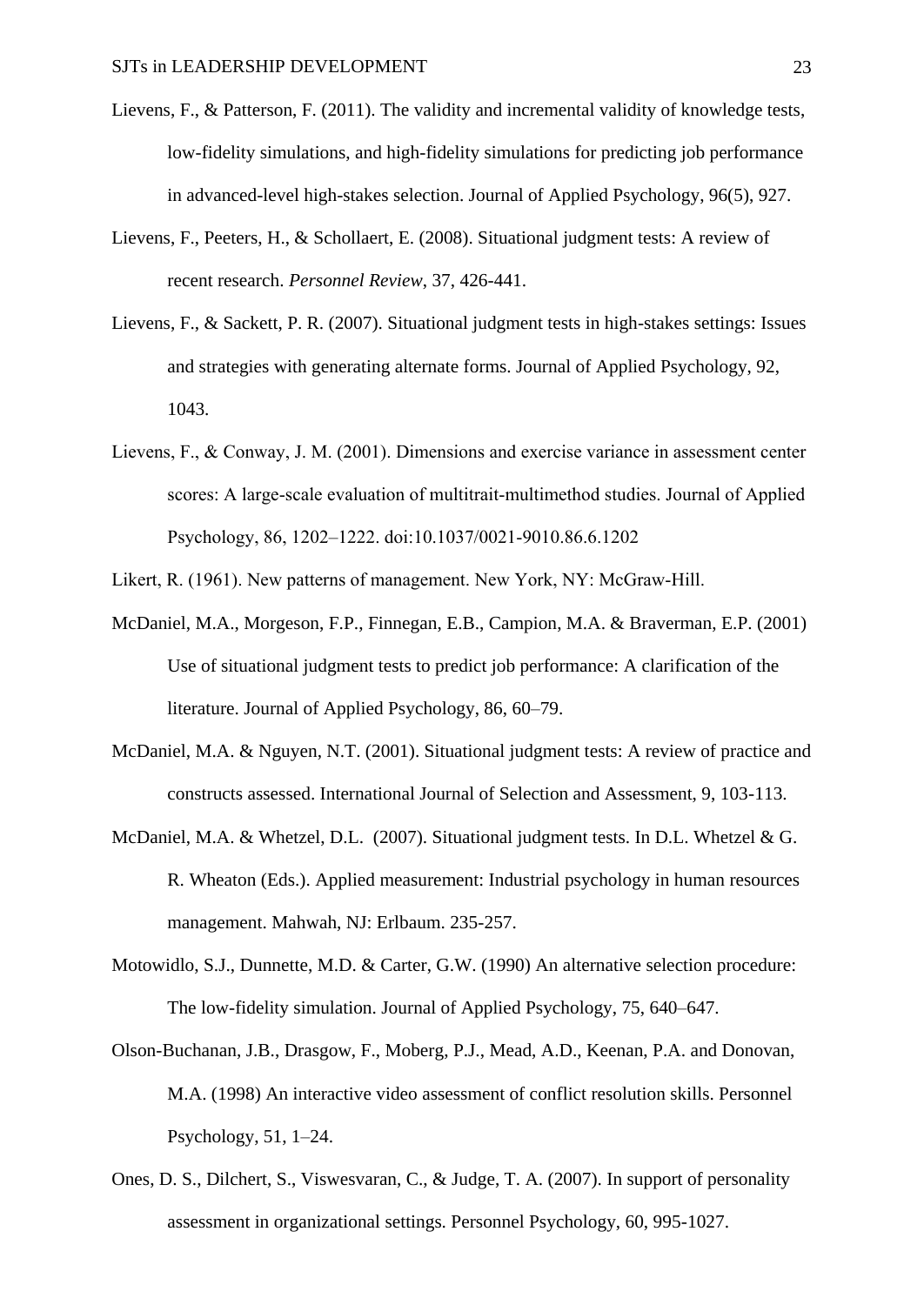- Ployhart, R. E., & Ehrhart, M. G. (2003). Be careful what you ask for: Effects of response instructions on the construct validity and reliability of situational judgment tests. International Journal of Selection and Assessment,11, 1-16.
- Putka, D. J., & Hoffman, B. J. (2013). Clarifying the contribution of assessee-, dimension-, exercise-, and assessor-related effects to reliable and unreliable variance in assessment center ratings. Journal of Applied Psychology, 98, 114.
- Sackett, P. R., & Lievens, F. (2008). Personnel selection. Annual Review of Psychology, 59, 419-450.
- Schmidt, Le, Ilies (2003). Beyond alpha: An empirical examination of the effects of different sources of measurement error on reliability estimates for measures of individualdifferences constructs. Psychological Methods 8, 206-224
- Stogdill, R. M. (1950). Leadership, membership and organization. Psychological Bulletin, 47, 1–14.
- Weekley, J.A. and Jones, C. (1997) Video-based situational testing. Personnel Psychology, 50, 25–49.
- Weekley, J.A. and Jones, C. (1999) Further studies of situational tests. Personnel Psychology, 52, 679–700.
- Weekley, J. A., & Ployhart, R. E. (2006). Situational judgment tests: Theory, measurement, and application. Lawrence Erlbaum Associates Publishers.
- Whetzel, D. L., & McDaniel, M. A. (2009). Situational judgment tests: An overview of current research. Human Resource Management Review, 19, 188-202.
- Viswesvaran, C., Ones, D. S., & Schmidt, F. L. (2002). The moderating influence of job performance dimensions on convergence of supervisory and peer ratings of job performance: unconfounding construct-level convergence and rating difficulty. Journal of Applied Psychology , 87 , 345-354.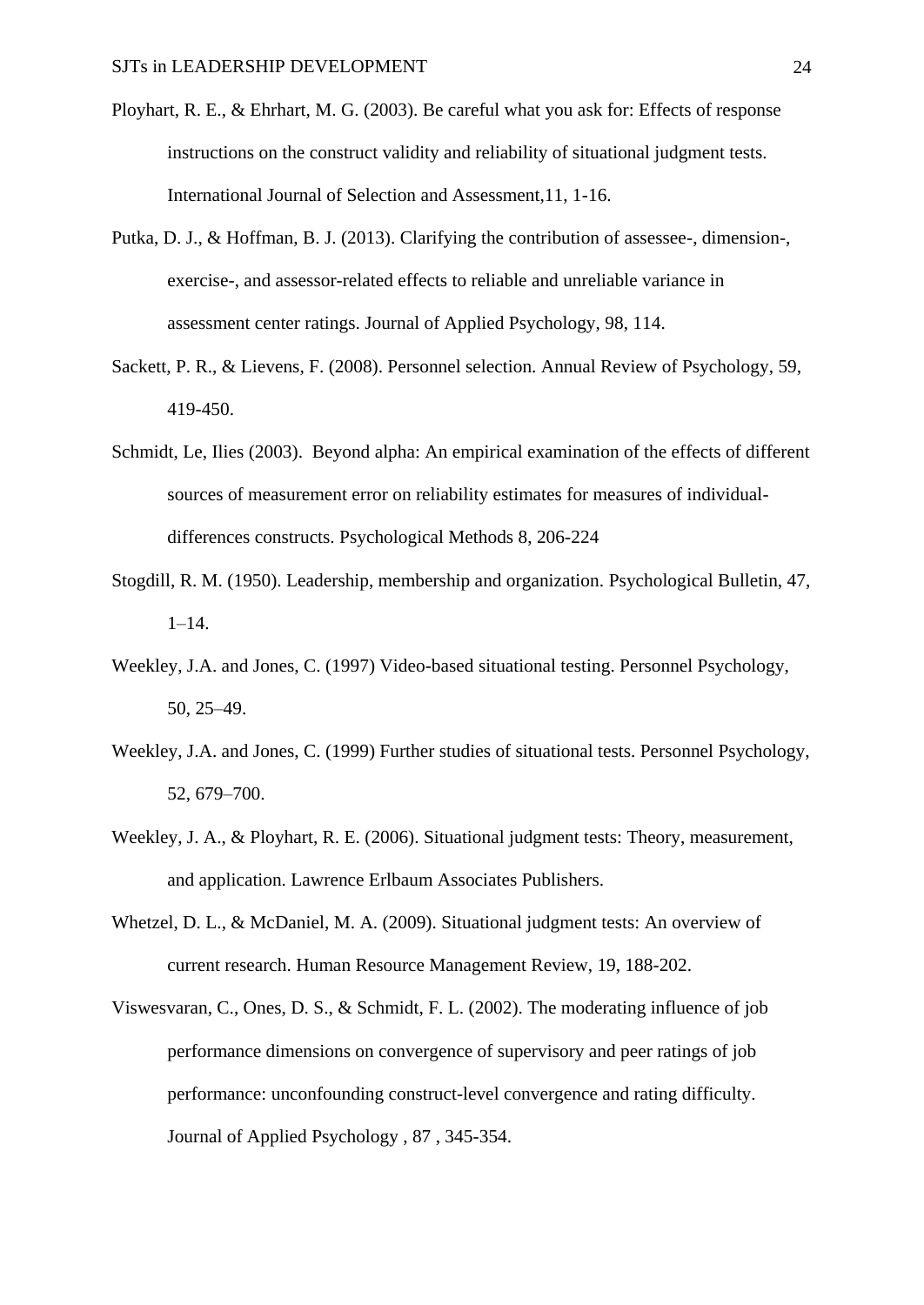| Dimension                  | Code      | Definition                                                                                      |
|----------------------------|-----------|-------------------------------------------------------------------------------------------------|
| <b>Information Search</b>  | IS        | Gathering a rich variety of information from many different sources about events                |
| <b>Concept Formation</b>   | CF        | Linking information to form new ideas that explain the underlying causes of events              |
| Conceptual Flexibility     | <b>CX</b> | Seeing issues from many different perspectives to compare options prior to taking action        |
| Empathy                    | EM        | Encouraging others to express openly their real thoughts and feelings                           |
| <b>Teamwork</b>            | TW        | Creating effective teams within the unit and across related departments or functions            |
| Developing People          | DP        | Providing staff with the resources, coaching, feedback and training to develop their capability |
| Influence                  | IN        | Using persuasive arguments and the goals and interests of others to build support for ideas     |
| <b>Building Confidence</b> | <b>BC</b> | Making your stance on issues clear                                                              |
| Communication              | CO        | Making clear and concise presentations and establishing effective communication processes       |
| Proactivity                | PO        | Designing implementation plans and outlining actions and responsibilities                       |
| Continuous                 |           |                                                                                                 |
| Improvement                | <b>CI</b> | Setting goals and targets and monitoring progress, in order to improve performance              |
| <b>Customer Focus</b>      | CU        | Setting targets focused on adding value for the customer                                        |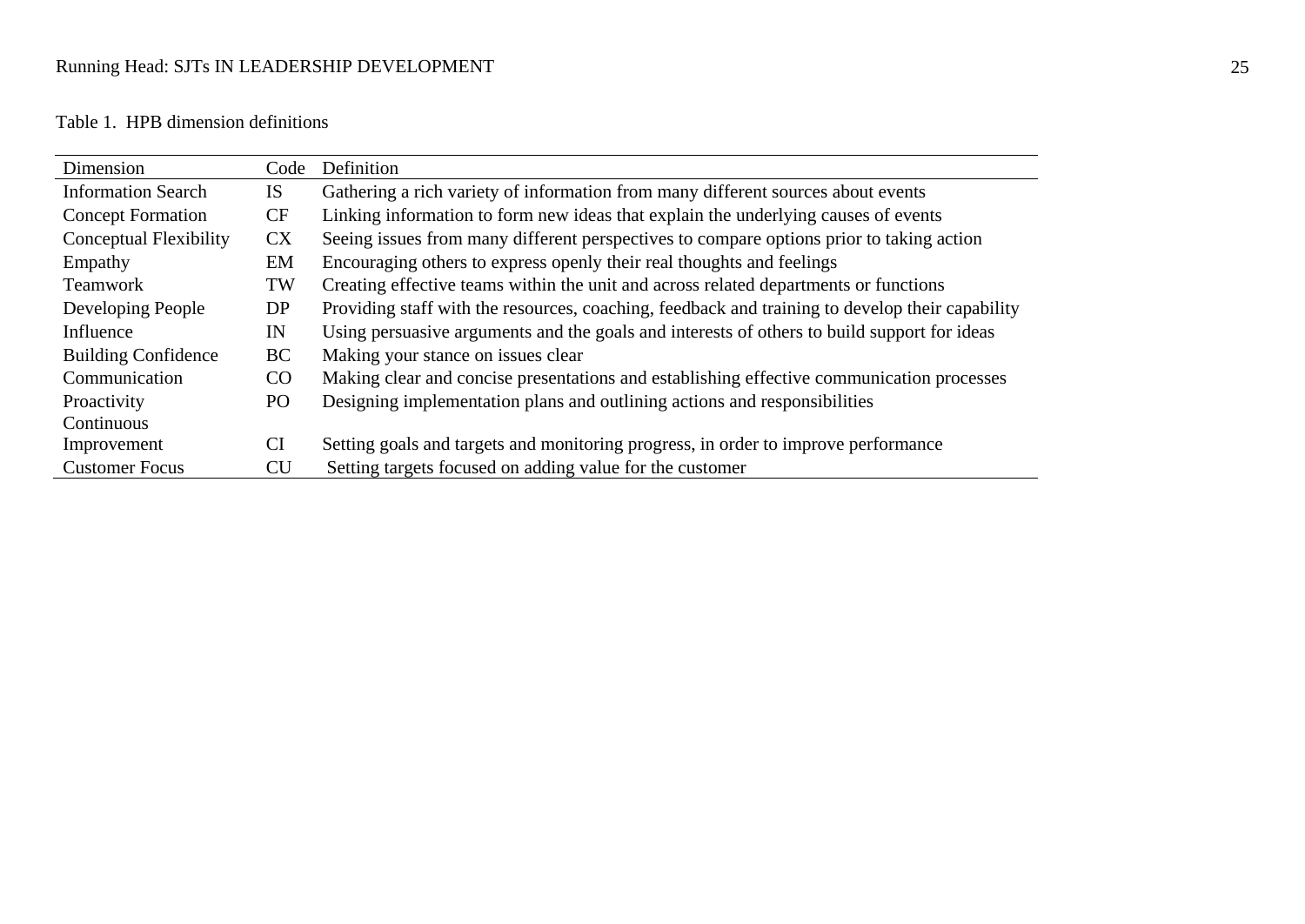| <b>HPB</b> | <b>SJT</b> Mean | Std dev. | SEM <sub>1</sub> | SEM <sub>2</sub> |
|------------|-----------------|----------|------------------|------------------|
| <b>IS</b>  | 2.16            | .62      | .26              | .46              |
| <b>CF</b>  | 1.70            | .88      | .37              | .65              |
| <b>CX</b>  | 1.08            | .71      | .30              | .52              |
| EM         | .98             | .57      | .24              | .42              |
| TW         | 1.33            | .74      | .32              | .55              |
| DP         | 1.20            | .72      | .30              | .53              |
| IN         | $-.55$          | .61      | .26              | .45              |
| <b>BC</b>  | .25             | 1.05     | .45              | .77              |
| <b>PR</b>  | .77             | 1.24     | .52              | .91              |
| PO         | 2.02            | 1.03     | .44              | .76              |
| <b>CI</b>  | $-.61$          | .53      | .23              | .39              |
| <b>CU</b>  | .52             | .86      | .36              | .63              |

Table 2. Standard error of measurement under different assumptions about test-retest reliability

SEM 1 is calculated under a favourable assumption that test-retest reliability is high (.82), and SEM 2 is calculated under a conservative assumption that test-retest reliability is low (.46). Both values are based on Catano et al. (2012).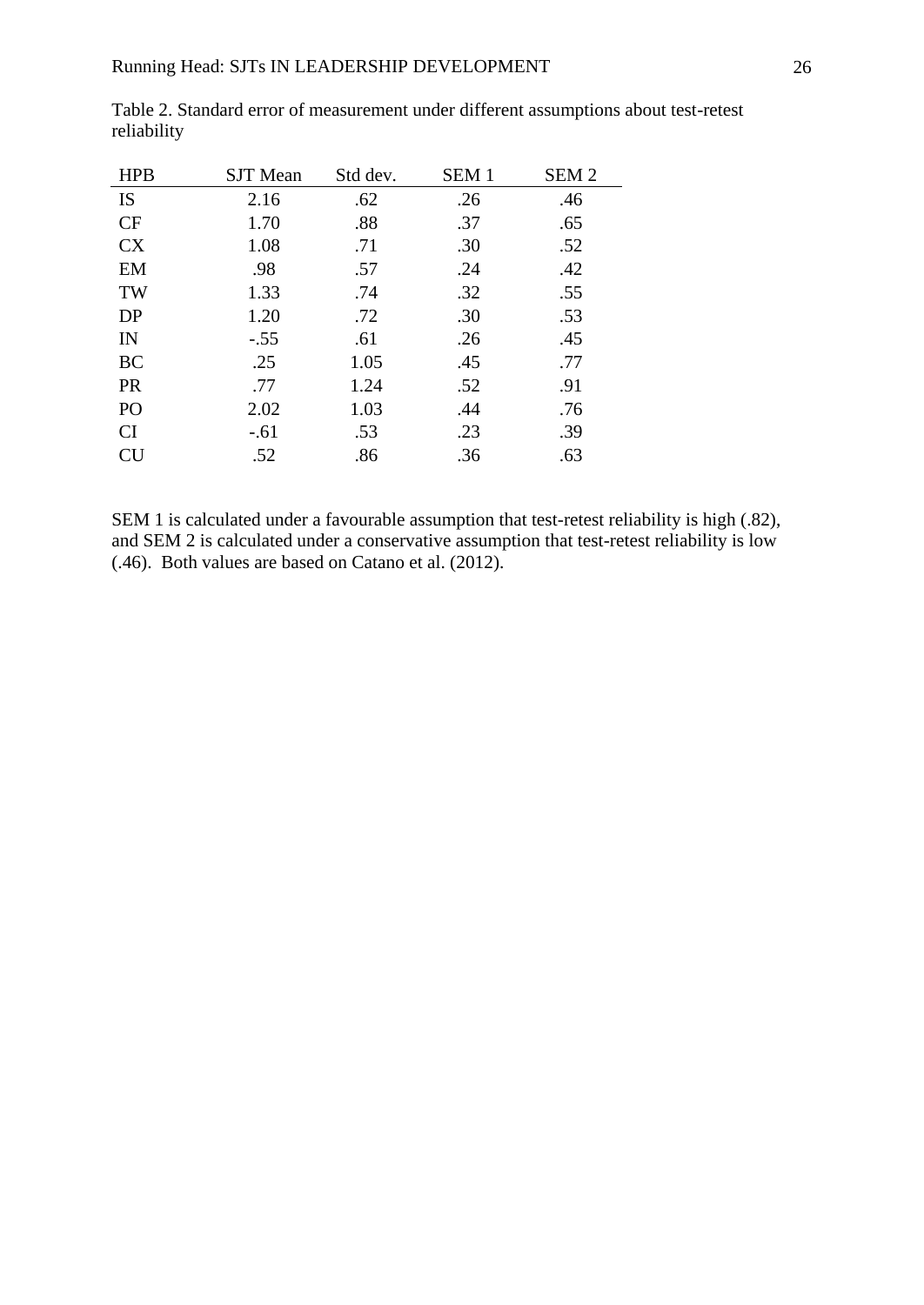|              | <b>ISMSF</b> | <b>CFMSF</b> | <b>CXMSF</b> | <b>EMMSF</b> | TWMSF   | <b>DPMSF</b> | <b>INMSF</b> | <b>BCMSF</b> | <b>PRMSF</b> | <b>POMSF</b> | <b>CIMSF</b> | <b>CUMSF</b> |
|--------------|--------------|--------------|--------------|--------------|---------|--------------|--------------|--------------|--------------|--------------|--------------|--------------|
| <b>ISSJT</b> | $.16*$       | .01          | $-.04$       | .07          | .04     | $-.03$       | $-.07$       | .05          | $.14*$       | $-.03$       | .11          | $-.07$       |
| <b>CFSJT</b> | .07          | $.19**$      | $.13*$       | $.13*$       | $-.01$  | .07          | .05          | $-.01$       | .03          | .00          | .02          | $.15*$       |
| <b>CXSJT</b> | $-.11$       | $-.05$       | $.12*$       | .05          | .02     | $-.11$       | .04          | .02          | $-.04$       | .00.         | $-.04$       | $-.03$       |
| <b>EMSJT</b> | $-.02$       | .02          | .04          | $.13*$       | $-.01$  | .04          | $-.12$       | $-.01$       | .02          | -.11         | $-.08$       | .00          |
| <b>TWSJT</b> | $-.04$       | .01          | .07          | .10          | $.16*$  | .07          | .10          | $-.07$       | .04          | $-.02$       | .03          | $-.04$       |
| <b>DPSJT</b> | .03          | .01          | $.16**$      | $.15***$     | .07     | $.19*$       | .06          | $.13*$       | $-.01$       | $-.02$       | .04          | .07          |
| <b>INSJT</b> | .00          | .06          | $.11*$       | .04          | .04     | $-.03$       | $.13*$       | .04          | .06          | .08          | .00          | $.17*$       |
| <b>BCSJT</b> | .08          | $-.03$       | $-.03$       | .08          | $.21**$ | $.15*$       | .10          | $.14*$       | .07          | $.15*$       | $.21*$       | .09          |
| <b>PRSJT</b> | .08          | $-.05$       | .08          | $.15***$     | .09     | .02          | $-.11$       | .04          | $.14*$       | .03          | $-.02$       | $-.08$       |
| <b>POSJT</b> | .01          | .07          | .07          | $.22**$      | $.13*$  | .08          | .07          | $.15*$       | $.15*$       | $.20**$      | .05          | .07          |
| <b>CISJT</b> | .08          | .01          | .04          | .10          | $.14*$  | .14          | $.15*$       | .11          | .03          | $.17*$       | $.18*$       | $.20*$       |
| <b>CUSJT</b> | $-.02$       | $-.08$       | $-.05$       | .04          | .02     | $-.19*$      | .07          | $-.07$       | .02          | .02          | $-.07$       | $.15*$       |

Table 3. Mono-trait-hetero-method and hetero-trait-hetero-method correlations between SJT and multisource dimension scores

\*\*. Correlation is significant p<.01 level (1-tailed).

\*. Correlation is significant p< .05 level (1-tailed).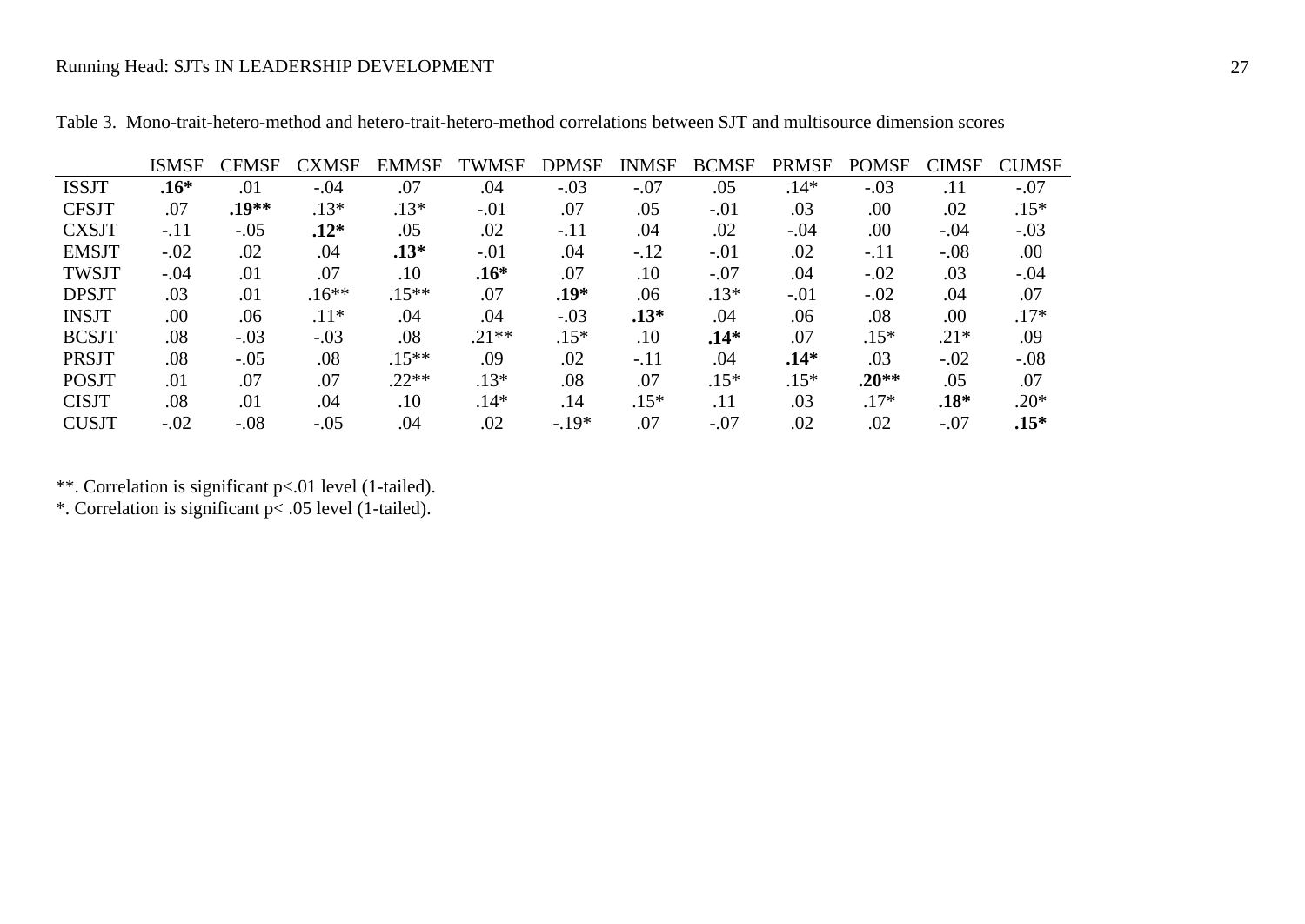# Running Head: SJTs IN LEADERSHIP DEVELOPMENT 28

.

|          | <b>ISSJT</b> |     |         | <b>EMSJT</b> | TWSJT | <b>DPSJT</b> | <b>INSJT</b> | <b>BCSJT</b> | <b>PRSJT</b> | <b>POSJT</b> | CISJT   | CUSJT |
|----------|--------------|-----|---------|--------------|-------|--------------|--------------|--------------|--------------|--------------|---------|-------|
| Manager  | .06          | .08 | .06     | .08          | .10   | .02          | $-.02$       | .09          | .02          | .08          | $.10\,$ | .04   |
| Peer     | .05          | .02 | .08     | .04          | .09   | .14          | .15          | .13          | .19          | .13          | $-.04$  | .09   |
| Report   | .08          | .14 | $.08\,$ | .05          | .07   | .17          | .02          | $.10\,$      | .13          | .09          | .06     | .11   |
| Self     | .08          | .12 | .06     | .08          | .06   | .02          | . 11         | .07          | .06          | .15          | .00     | .00   |
| Combined | .16          | .19 |         | .13          | .16   | .19          |              | .14          | .14          | .20          | .18     | .15   |

Table 4. SJT correlations with multisource ratings by rater group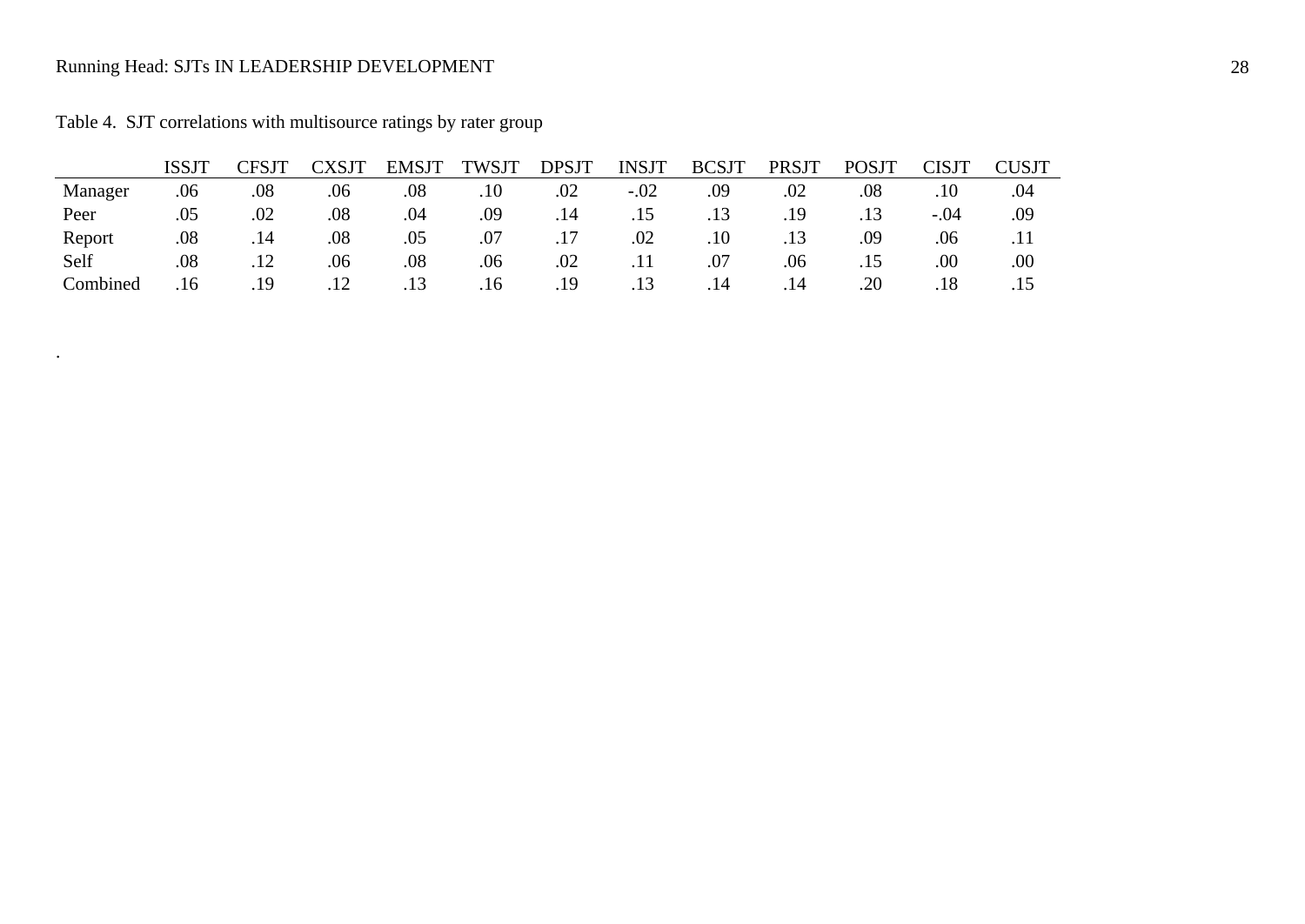# Running Head: SJTs IN LEADERSHIP DEVELOPMENT 29

|              | <b>ISMSF</b> | CFMSF  | <b>CXMSF</b> | <b>EMMSF</b> | TWMSF  | <b>DPMSF</b> | <b>INMSF</b> | <b>BCMSF</b> | <b>PRMSF</b> | <b>POMSF</b> | CIMSF  | <b>CUMSF</b> |
|--------------|--------------|--------|--------------|--------------|--------|--------------|--------------|--------------|--------------|--------------|--------|--------------|
| <b>ISSJT</b> | .25          | .02    | $-.07$       | .12          | .08    | $-.04$       | $-.12$       | .07          | .21          | $-.05$       | .19    | $-.10$       |
| <b>CFSJT</b> | .11          | .35    | .25          | .22          | $-.01$ | .10          | .08          | $-.01$       | .05          | $-.01$       | .04    | .22          |
| <b>CXSJT</b> | $-.17$       | $-.10$ | .23          | .08          | .04    | $-16$        | .06          | .02          | $-.06$       | .00          | $-.06$ | $-.04$       |
| <b>EMSJT</b> | $-.03$       | .03    | .08          | .22          | $-.02$ | .06          | $-19$        | $-.01$       | .03          | $-.19$       | $-.13$ | .00          |
| TWSJT        | $-.06$       | .02    | .13          | .17          | .29    | .10          | .15          | $-.10$       | .07          | $-.04$       | .04    | $-.06$       |
| <b>DPSJT</b> | .05          | .01    | .30          | .26          | .12    | .28          | .09          | .19          | $-.02$       | $-.04$       | .07    | .10          |
| <b>INSJT</b> | .00          | .11    | .21          | .06          | .08    | $-.05$       | .20          | .06          | .08          | .12          | .00    | .25          |
| <b>BCSJT</b> | .12          | $-.06$ | $-.05$       | .14          | .38    | .22          | .16          | .20          | .11          | .24          | .35    | .13          |
| <b>PRSJT</b> | .12          | $-.09$ | .15          | .26          | .15    | .03          | $-.18$       | .06          | .22          | .06          | $-.03$ | $-.11$       |
| <b>POSJT</b> | .01          | .12    | .14          | .37          | .23    | .12          | .10          | .21          | .23          | .32          | .08    | .11          |
| <b>CISJT</b> | .13          | .01    | .08          | .16          | .25    | .20          | .23          | .15          | .05          | .28          | .30    | .30          |
| <b>CUSJT</b> | $-.03$       | $-.14$ | $-.10$       | .07          | .03    | $-.28$       | .11          | $-.10$       | .03          | .03          | $-.12$ | .23          |

Table 5. Operational validities - criterion corrected for unreliability in criterion using ICC1 intra-class correlations